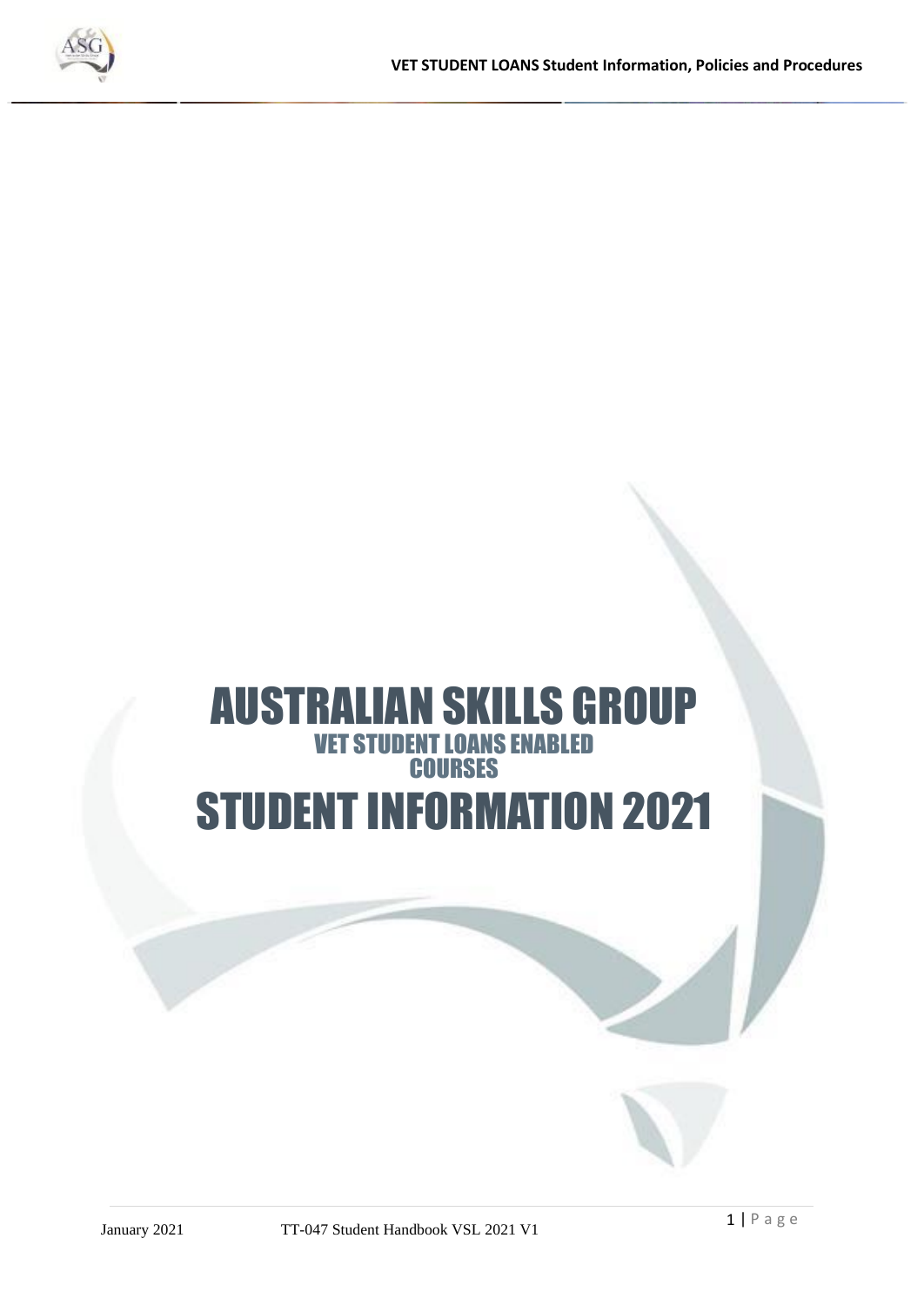

| <b>Table of Contents</b> |                                          |                         |
|--------------------------|------------------------------------------|-------------------------|
|                          | <b>VET Student Loans</b>                 | $\overline{\mathbf{3}}$ |
|                          | <b>Refund Policy</b>                     | $6\phantom{1}$          |
|                          | <b>Student Review Procedures</b>         | 8                       |
|                          | <b>Grievance Procedure</b>               | 12                      |
|                          | <b>Fairness and Equal Benefit Policy</b> | 19                      |
|                          | <b>Privacy and Records Policy</b>        | 22                      |
|                          | <b>Access and Equity</b>                 | 26                      |
|                          | <b>Academic Matters</b>                  | 27                      |
|                          | <b>Student Matters</b>                   | 30                      |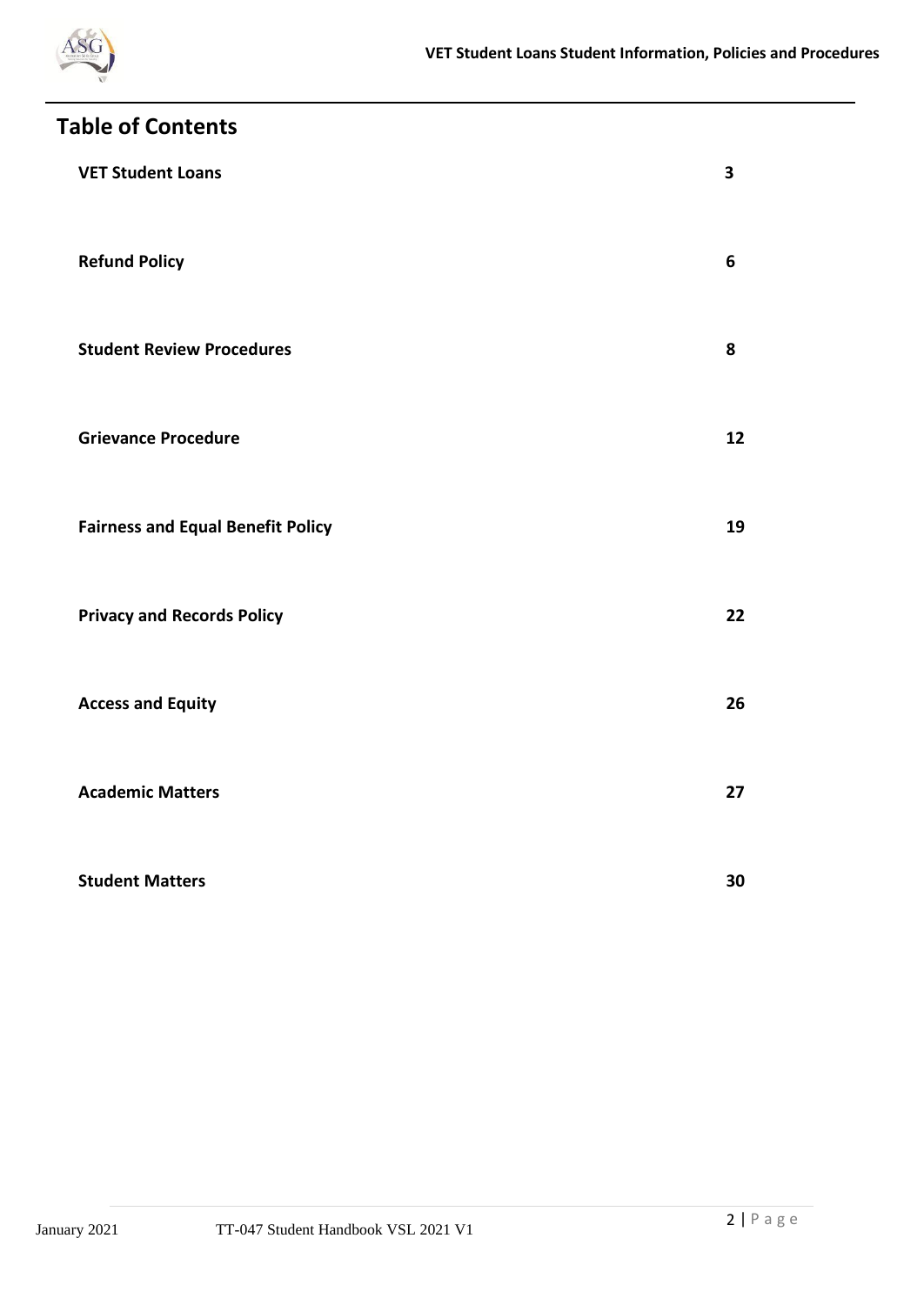

# **Vet Student Loans**

Australian Skills Group offer the following course which is eligible for VET Student Loans assistance.

• MEM50119 Diploma of Engineering – Advanced Trade

### **Vet Student Loans Explained**

VET STUDENT LOANS is a loan scheme for the Vocational Education and Training (VET) sector that is part of the Higher Education Loan Program (HELP). VET STUDENT LOANS assists eligible students undertaking identified VET courses of study. It allows them to borrow funds from the Commonwealth up to their FEE-HELP limit to help pay for all or part of their tuition fees.

Students who access VET STUDENT LOANS assistance:

- will incur a loan from the Australian Commonwealth Government who will, on the student's behalf, pay their tuition fees to their approved VET Provider
- will have the loan as a personal debt until it is repaid to the Commonwealth, and
- until the debt/loan is repaid, may have their take-home (after tax) wage or salary and borrowing capacity reduced;
- may wish to seek independent financial advice before applying for the loan

The amount of a VET Student Loan for a course is capped. The loan may not be sufficient to cover all the tuition fees for a course. For example, at ASG, this may be where you have to re-enrol in a unit already studied.

Your VET Student Loan becomes part of your VET Student Loan debt (VETSL debt) and must be paid back at the relevant repayment rate when your repayment income is above the compulsory repayment threshold. The compulsory repayment threshold is adjusted each year and is \$46,620 for the 2020-21 financial year.

Refer to<https://www.education.gov.au/information-vet-student-loans-students> for more information.

# **Eligibility Requirements**

To access VET STUDENT LOANS assistance you must be an eligible student who, for the purposes of VET FEE Assistance:

 $R = 1s$ :

- (a) An Australian Citizen; or
- (b) A New Zealand Special Category Visa (SCV) holder who meets the long-term residency requirements
- (c) a permanent humanitarian visa holder who is usually resident in Australia and will be in Australia for the duration of the unit of study in which they are seeking VET STUDENT LOANS assistance.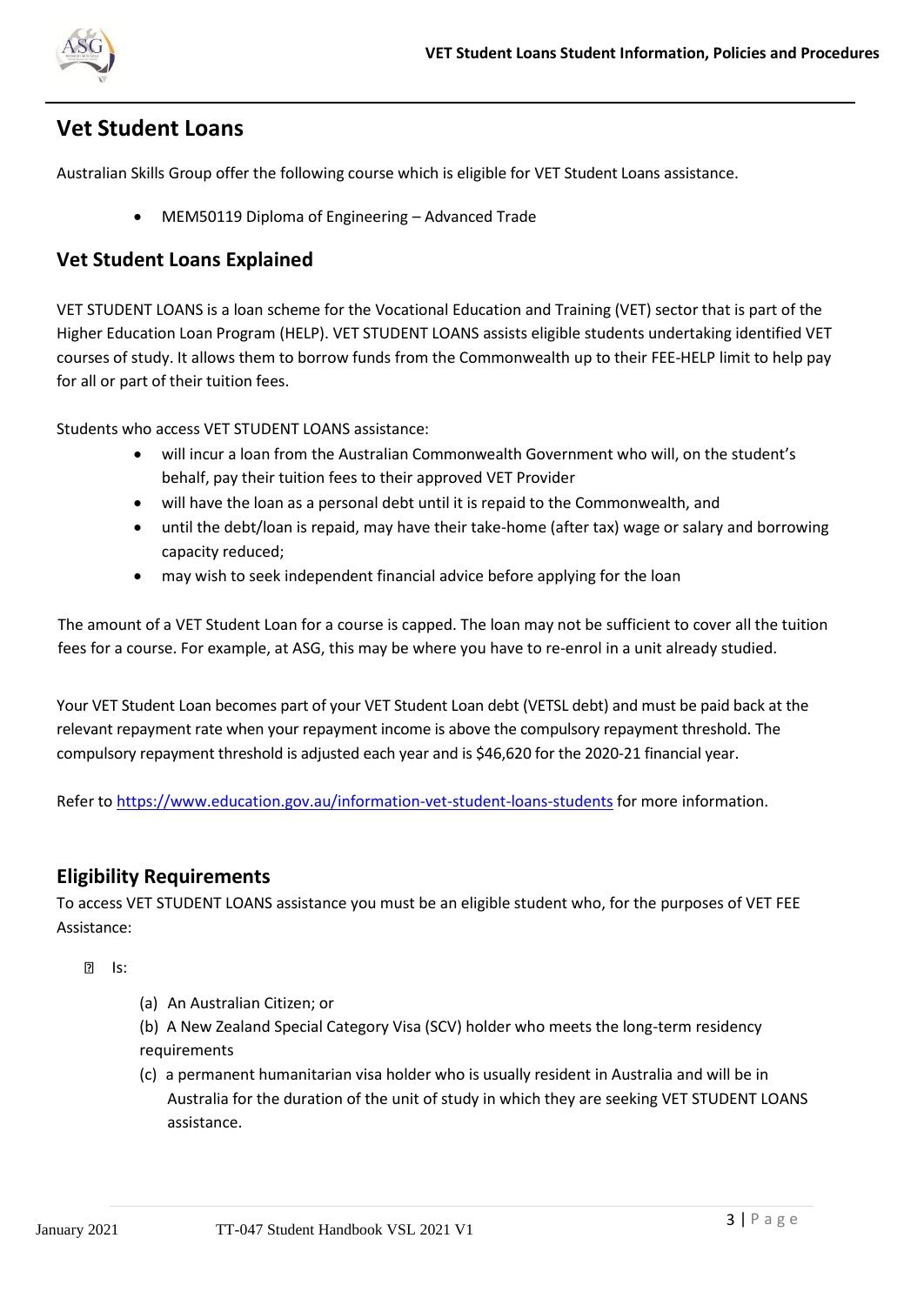

- Is a full fee paying student enrolled on or before the census date in an eligible unit of study through an approved VET provider in and Approved course and remains enrolled in the unit at the end of the census date
- **2** Meets the Tax File Number requirements.
- **E** Has not exceeded the FEE-HELP limit and has a FEE-HELP balance more than \$0
- Has a Unique Student Identifier or is otherwise exempt
- Has read the VET Student Loans Information booklet
- Has given the required documents to ASG and completed the eCAF application form by the first census date no less than two business days after enrolling
- Has met the course entry requirements
- Is academically suited to the course where either:
	- $\circ$  You can provide a copy of your Senior Secondary Certificate of Education that has been awarded to you by an agency or authority of a State or Territory for your completion of year 12; OR
	- o You have been assessed using an approved assessment tool as displaying competence at, or above, Exit Level 3 in the Australian Core Skills Framework (ASCF) in both reading and numeracy and where ASG reasonably believes that you display that competence; OR
	- $\circ$  You can provide a copy of a certificate that a qualification at level 4 or above in the Australian Qualifications Framework (AQF) has been awarded to you by a body registered to award the qualification in the AQF in Australia and the course was delivered in English
- Should academic suitability be determined using an approved assessment tool, this will be undertaken by the student online at the ASG training facility and the result system generated. ASG will inform the student in writing of their result within 24 hours.

# **Engagement Requirements**

- You will be required to log in online two to three times during the year and acknowledge that you accept the loan you will receive for the course
- ASG will send an invitation email to your nominated email address asking you to confirm your engagement. Failure to do this could result in
- You will also be required to demonstrate that you are progressing throughout your course
- The Department of Education may contact you to verify your enrolment in the course.
- It is important that you notify Australian Skills Group as soon as possible of any change to your contact details. The Change of Contact Details form is available on request form student administration.

[https://docs.employment.gov.au/system/files/doc/other/student\\_obligations.pdf](https://docs.employment.gov.au/system/files/doc/other/student_obligations.pdf)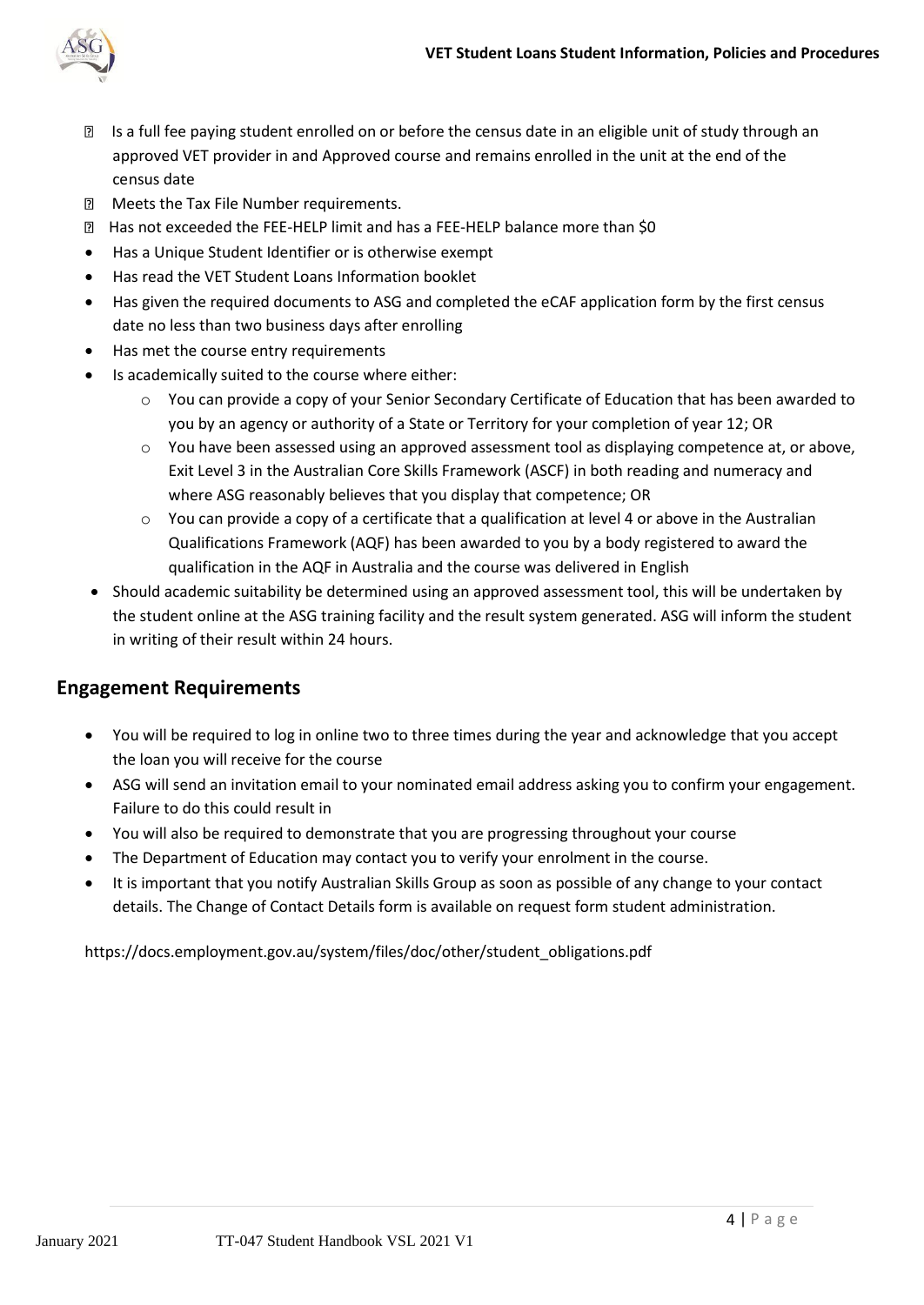

# **How to Apply**

VET STUDENT LOANS can only be accessed through approved VET providers. Australian Skills Group will advise you if you are eligible and will provide you with access to the online system to request a VET Student Loan. The online system provides students with a secure and easily accessible way to complete the application form (eCAF) for VET Student loans. You must be enrolled in an eligible course and apply on or before the census date for the unit/s of study you have enrolled in. If you are under 18 years of age, the Parental Consent Form must be completed and signed by the parent or guardian before commencing the eCAF application.

# **VET STUDENT LOANS Loan Amounts & Fees**

Students have the option to pay for their tuition/course fees:

- As they become due (ASG do not collect more than \$1500 in advance so fees will be proportioned across the fee period)
- Using a VET Student Loan
- Using a combination of both

Over a student's lifetime a loan limit is applied, regardless of whether it is used under VET STUDENT LOANS for vet studies, or FEE-HELP for higher education studies. The 2021 FEE-HELP loan limit is \$108,232 for most students. These amounts are indexed on 1 June each year.

The tuition fees for VET Student Loan approved courses are capped by the Government. The maximum amount of assistance provided for a VET Student Loan will be at the course capped level. Also, the amount of the loan cannot be greater than the student's remaining FEE-HELP balance.

A loan fee of 20% applies to VET STUDENT LOANS; the FEE-HELP limit does not include the loan fee. The amount of the VETSL debt is the amount of the VET Student Loans provided for a part of a course, plus the VET Student Loan fee. The VET STUDENT LOAN covers tuition fees only. It does not cover accommodation, general living expenses or course materials. Australian Skills Group set the tuition fee for all units of study that make up their VET FEE enabled courses listed on page 1.

Tuition fees will be apportioned across 3 sequential fee periods and each fee period will contain at least one census date.

#### **Census Date**:

A date by which enrolment may be cancelled by the student without incurring tuition fees (or a VET Student Loans debt) for the course, or part of the course.

# **Additional VET STUDENT LOANS Information**

Additional information on VET STUDENT LOANS is found in the VET STUDENT LOANS Information Booklet provided to you pre-enrolment. This is also available from Student Administration; or visit [www.studyassist.gov.au.](http://www.studyassist.gov.au/)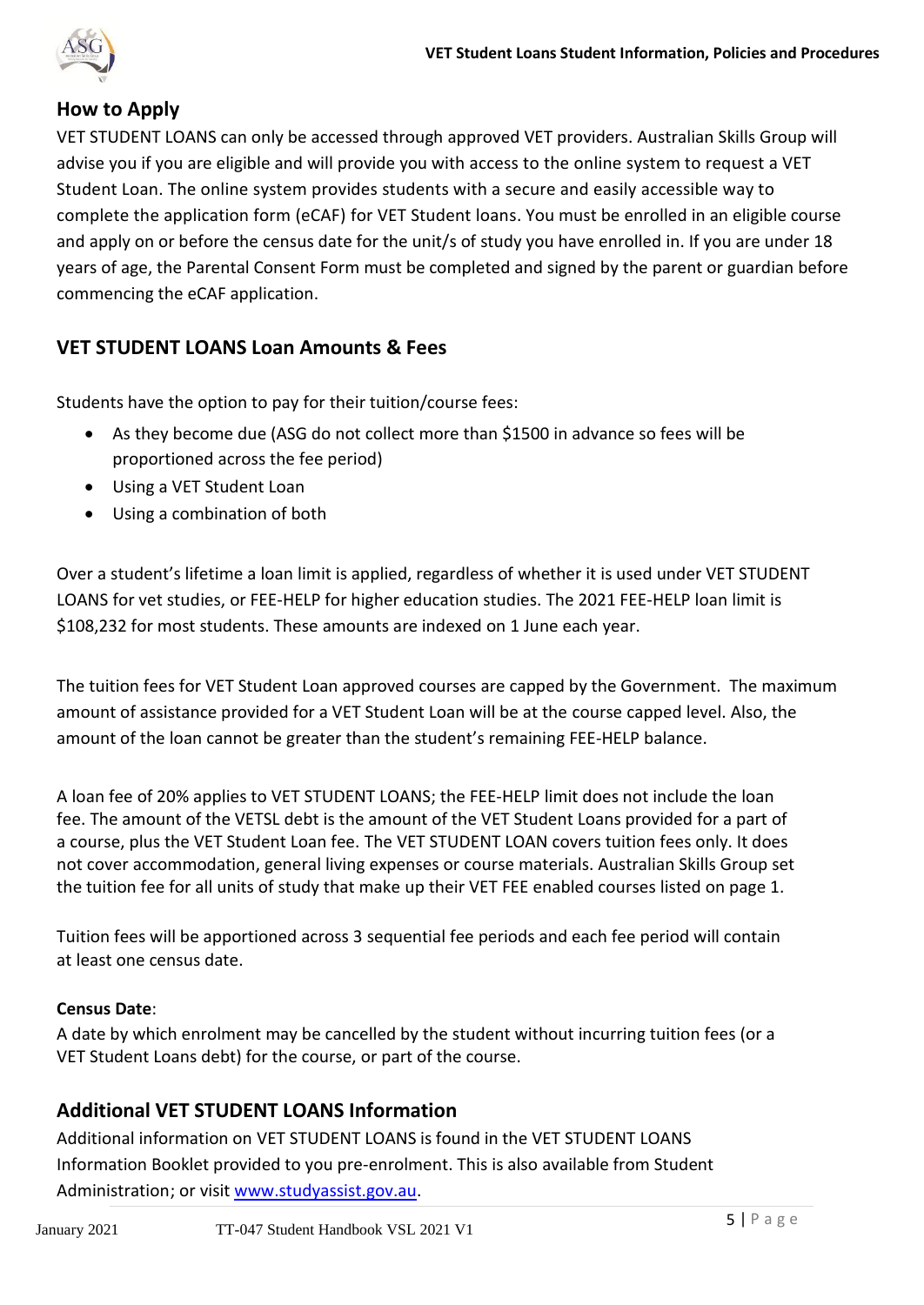

# **Refund Policy For Students Enrolled in VET Student Loan Enabled Courses**

# **Withdrawal from a unit of study/course**

Students who wish to withdraw from a VET unit of study or VET course of study must do so in writing using the VET STUDENT LOAN Enabled Course Withdrawal Form which can be found in the VET STUDENT LOAN Student Handbook or upon request from Student Administration.

VET STUDENT LOAN course Students are not required to complete a Refund Application Form. The action of withdrawal using the VET STUDENT LOAN Enabled Course Withdrawal Form is sufficient.

Withdrawal from an approved course before a census date will not involve financial, administrative or any other barrier to withdrawal.

# **Cancellation of Enrolment After Census Date by ASG**

Should ASG find it necessary to cancel a student's enrolment after the Census Date for the Unit of Study, ASG will:

- Provide the student written notification of the proposed cancellation
- Provide at least 28 days for the student to initiate a grievance (refer to Grievance Procedure) before the cancellation takes final effect
- Ensure that cancellation will only take effect after the grievance procedure has been completed
- Set out the circumstances in which tuition fees will, or will not, be refunded

# **Refunds**

# **Students Eligible for VET Student Loan assistance**

This section applies to students who are Australian citizens; or New Zealand Special Category Visa holders (SCV) who meet the long term residency requirements; or permanent humanitarian visa holders (who are resident in Australia for the duration of the VET unit of study) enrolled in a VET STUDENT LOAN enabled course.

In the event of a student withdrawing from a VET unit of study **prior to the census date** for that VET unit

of study:

- 100% of tuition fees paid for that unit will be refunded to the student; and
- the student will not incur a VET STUDENT LOANS debt.

In the event of a student withdrawing from a VET unit of study **after census date f**or that VET unit of study:

- no refund is applicable; and/or
- the student will incur a VET STUDENT LOANS debt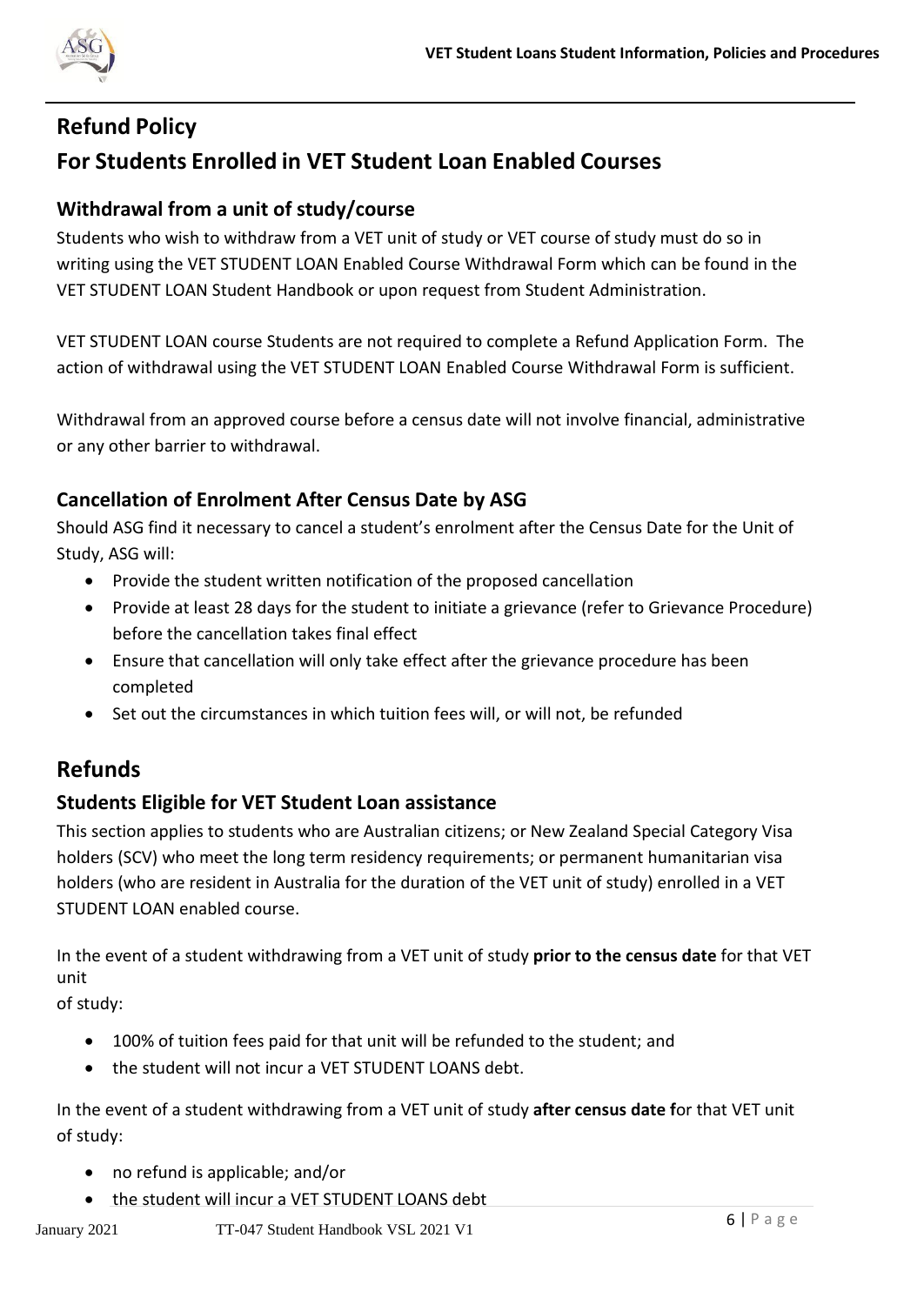

# **Students Not Eligible for VET STUDENT LOANS assistance**

This section applies to students who are permanent residents (who are not permanent humanitarian visa holders who are resident in Australia for the duration of the VET unit of study) and New Zealand citizens enrolled in a VET STUDENT LOANS enabled course.

In the event of a student withdrawing from a VET unit of study on or before the census date for that unit

of study:

• 100% of any tuition fees paid for that unit will be refunded to the student

In the event of a student withdrawing from a VET unit of study after census date for that unit of study:

• No refund is applicable

#### **Payment of Refunds**

Refunds will be paid within 28 days of the census date of the VET unit of study to which the withdrawal applies.

#### **Payment of Refunds**

A student who withdraws after the census date for a VET unit of study may apply for special consideration in line with the Student Review Procedures for Re-crediting a FEE-HELP Balance.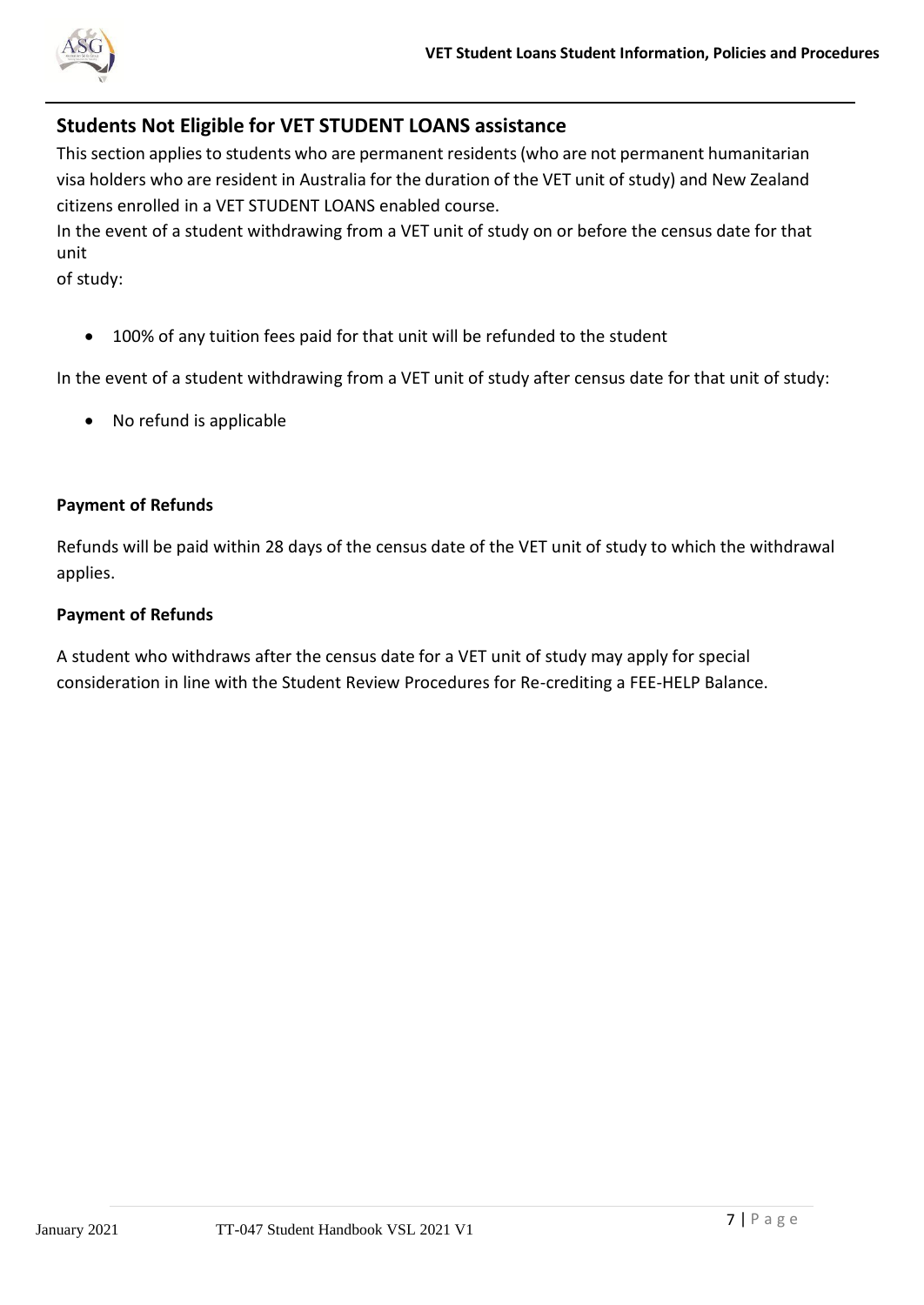

# **Student Review Procedures For Re-Crediting a Fee- Help Balance**

# **Introduction**

For the purpose of this procedure a student is an Australian citizen; or New Zealand Special Category Visa holders (SCV) who meet the long term residency requirements; or an Australian resident permanent humanitarian visa holder enrolled in a VET STUDENT LOANS enabled course.

Australian Skills Group will:

- Set a census date for each VET unit of study that is no earlier than 20% of the way through the VET unit of study;
- Ensure that all students are informed of the census dates for each VET unit of study in the manner and by the date prescribed in the VET Administration Guidelines.
- Ensure that all students are informed of the review procedures for the re-crediting of a FEE-HELP balance.

If a student who has requested VET STUDENT LOANS assistance withdraws from a VET unit of study on or before the census date for that VET unit of study, the student will not incur a VET STUDENT LOAN debt for that VET unit of study.

If a student who has requested VET STUDENT LOANs assistance withdraws from a VET unit of study after the census date for that VET unit of study, the student will incur a VET STUDENT LOANS debt for that VET unit of study.

A student who has incurred a VET STUDENT LOANS debt for a VET unit of study may apply to have their FEE-HELP balance re-credited for the affected VET units of study in accordance with the following procedure.

# **Special Circumstances**

If a student withdraws from a VET unit of study after census date, or has been unable to successfully complete a VET unit of study, and believes this was due to special circumstances then the student may apply to have their FEE-HELP balance re-credited for the affected VET units of study.

Australian Skills Group will re-credit the student's FEE-HELP balance if it is satisfied that special circumstances apply that:

- are beyond the student's control; and
- did not make their full impact on the student until on or after the census date for the VET unit of study in question; and
- make it impractical for the student to complete the requirements for that VET unit of study in question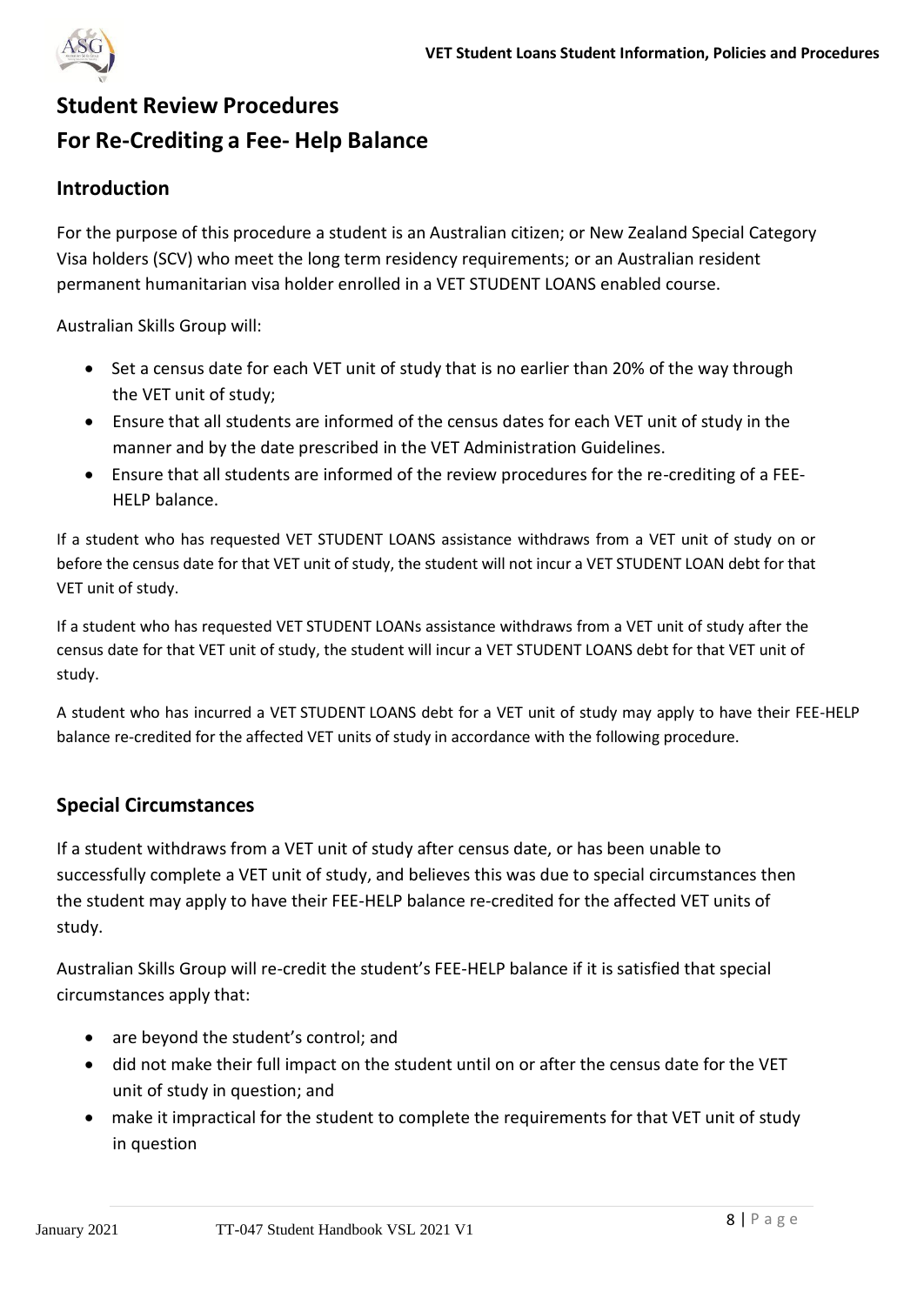

Australian Skills Group will be satisfied that a student's circumstances are beyond the student's control if a situation occurs that a reasonable person would consider is not due to the person's action or inaction, either direct or indirect, and for which the student is not responsible. The situation must be unusual, uncommon or abnormal.

Each application will be examined and determined on its merits by considering a student's claim together with independent supporting documentation substantiating the claim. Initial applications for the re-crediting of a student's FEE-HELP balance are to be made, in writing, to the VET STUDENT LOANS Administrator. The contact details for the VET STUDENT LOANS Administrator are:

**Ms Dianne Waller**

Phone 07 3889 8233 Fax (07) 3889 8533 Email diannew@asg.edu.au

The procedure for the re-crediting of a FEE-HELP balance is as follows:

- (a) when a student withdraws from a VET unit of study, Australian Skills Group shall confirm the withdrawal by giving notice to the student in writing stating the date at which the withdrawal has taken effect;
- (b) when a student fails to meet the requirements of a VET unit of study, Australian Skills Group shall confirm the failure by giving notice to the student in writing of the final result for that VET unit of study after results for the VET unit of study have been properly approved;
- (c) the student must apply in writing to the VET STUDENT LOANS Administrator within 12 months from the date specified in the notice as the day of withdrawal or the date of receiving their final results for the VET unit of study. Australian Skills Group may exercise its discretion to waive this requirement if in its opinion it was not possible for the application to be made before the end of the 12 month period;
- (d) The VET STUDENT LOANS Administrator will consider the application and will agree to such requests if they are satisfied that there were special circumstances in the student's case;
- (e) If the application is successful, Australian Skills Group will re-credit the student's FEE-HELP balance with an amount equal to the amounts of VET STUDENT LOANS assistance that the student has received for the affected VET units of study and the student's VET STUDENT LOANS debt for those VET units of study will be removed
- (f) The VET STUDENT LOANS Administrator shall advise the student of the outcome of the application within 28 days stating the reasons for the decision;
- (g) The VET STUDENT LOANS Administrator shall also advise the student of their rights for a review of the decision if they are not satisfied with its outcome.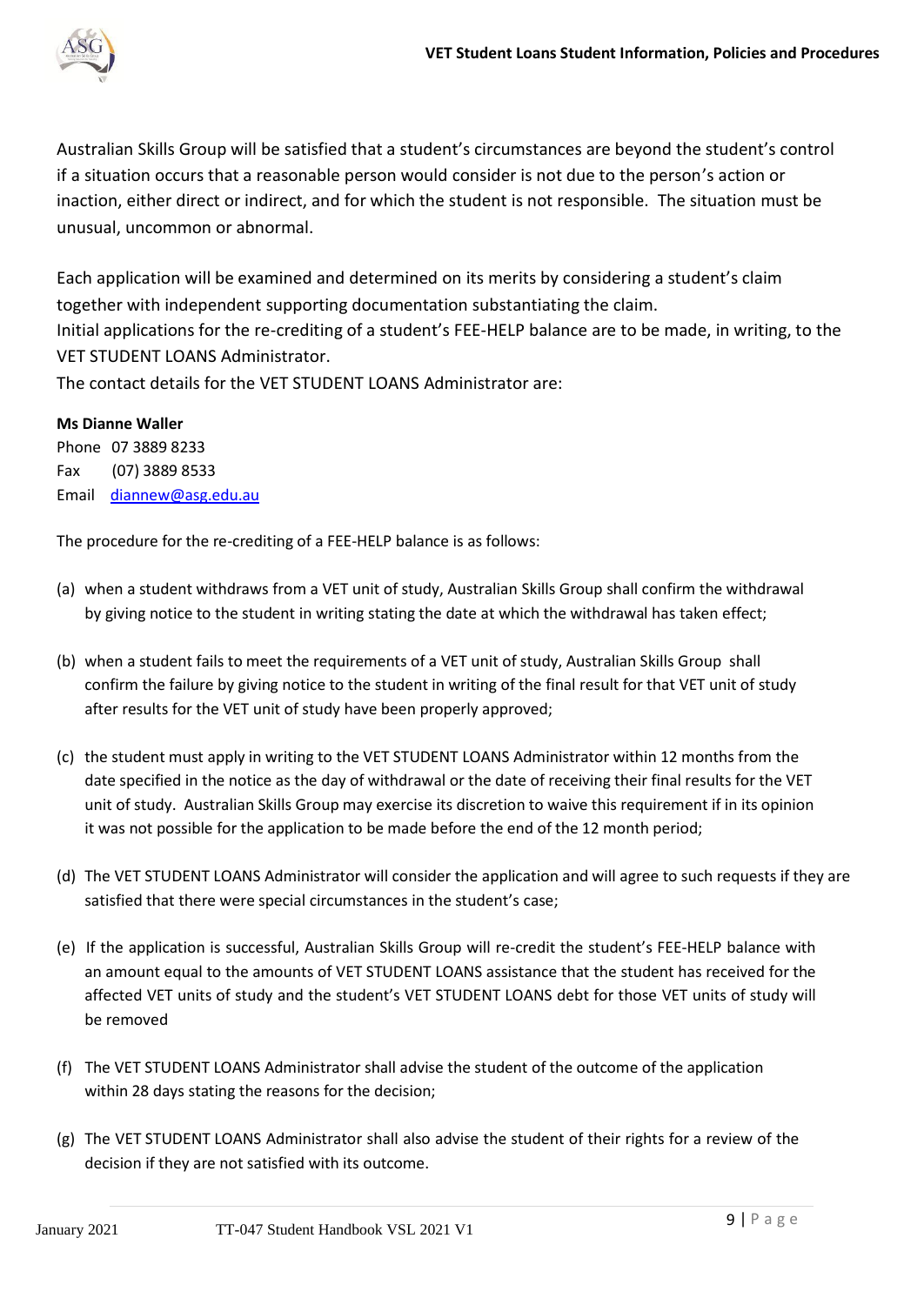

#### **Review of a decision**

If a student is not satisfied with the decision made by the VET STUDENT LOANS Administrator in relation to re-crediting their FEE-HELP balance they may request a review of the decision.

The review shall be carried out by the Review Officer who is senior to the original decision maker

Any such request must be submitted to the Review Officer in writing and:

- (a) must be lodged within 28 days of receiving notice of the original decision, unless the Review Officer allows a longer period; and
- (b) must specify the reasons for making the request

The contact details for the Review Officer are:

#### **Ms Fiona Beverley**

General Manager Quality & Compliance Phone (07) 3889 8233 Fax (07) 3889 8533 Email fionab@asg.edu.au

The Review Officer shall acknowledge receipt of an application for a review of the refusal to re- credit a FEE-HELP balance in writing and inform the applicant that if the Review Officer has not advised the applicant of a decision within 45 days of having received the application forreview, the Review Officer is taken to have confirmed the original decision. This notice shall also advise the applicant that they have the right to apply to the Administrative Appeals Tribunal for a review of the decision and will provide the contact details of the closest Administrative Appeals Tribunal Registry and the approximate costs of lodging an appeal.

The Review Officer shall:

- (a) seek all relevant information from the person who made the original decision;
- (b) review the case within 3 weeks and advise the student of the decision in writing giving the reasons for the reviewer's decision.

The Review Officer may:

- (a) confirm the original decision;
- (b) vary the original decision; or
- (c) set the original decision aside and substitute a new decision;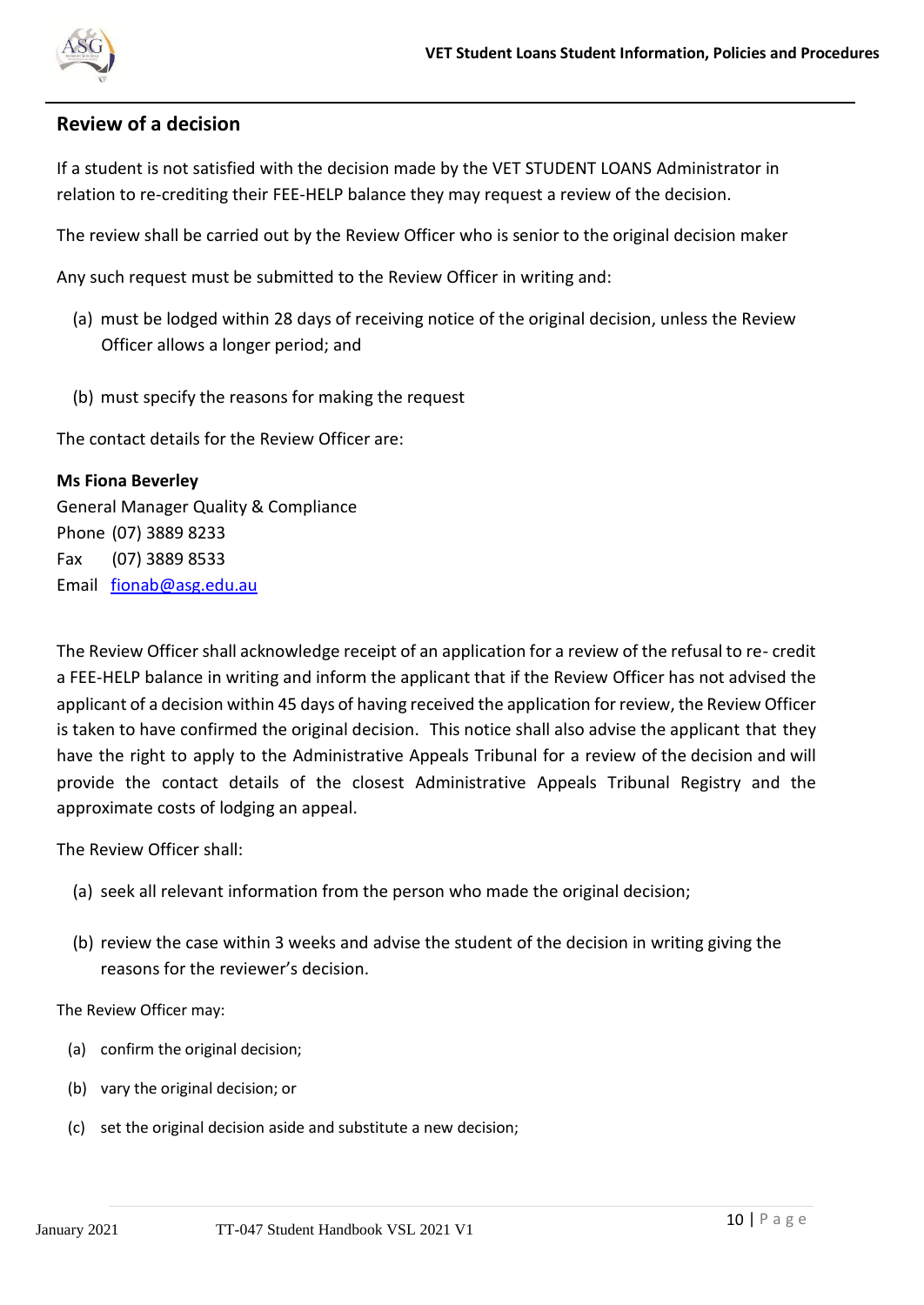

The Review Officer will give written notice of the decision setting out the reasons for the decision. The applicant shall also be advised in the decision of the right to apply to the Administrative Appeals Tribunal for a review of the decision; and be provided with the contact details of the closest Administrative Appeals Tribunal Registry and the approximate costs of lodging an appeal.

Where a student is unsatisfied with the reviewed decision they may apply to the Administrative Appeals Tribunal for consideration of Australian Skills Group's decision to refuse to re-credit their FEE-HELP balance. The student may supply additional information to the Administrative Appeals Tribunal which they did not previously supply to Australian Skills Group either in the original application or the request for review.

The Secretary of DEEWR, or the Secretary's delegate, will be the respondent for the cases that are brought before the AAT. Upon DEEWR's receipt of a notification from the AAT, DEEWR will notify Australian Skills Group that an appeal has been lodged. Upon receipt of this notification from DEEWR, the Review Officer will provide DEEWR copies of all the documents they hold that are relevant to the appeal within five (5) business days.

#### **Publication**

These *Student Review Procedures for Re-crediting a FEE-HELP Balance* will be published in the VET STUDENT LOANS Student Handbook and on Australian Skills Group's website [\(http://www.asg.edu.au\).](http://www.asg.edu.au)/)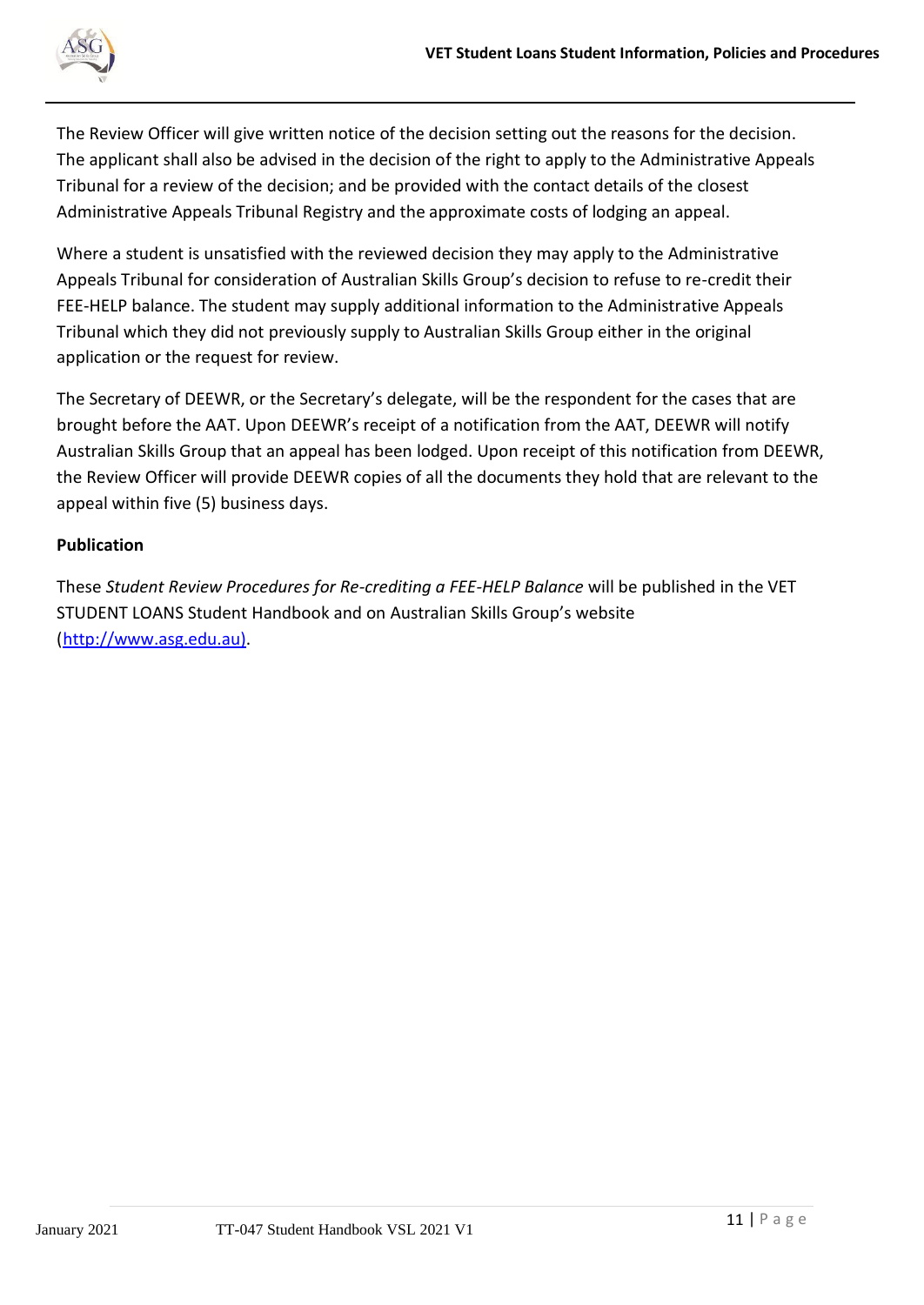

# **Grievance Procedure**

#### **Introduction**

With this policy Australian Skills Group aims to:

- Develop a culture that views grievances as an opportunity for continuous improvement in order to prevent grievances from recurring
- Implement a grievance handling system that is positive outcome focused and responsive to individual cases of dissatisfaction
- Ensure that any grievances are resolved promptly, objectively and with sensitivity and complete confidentiality
- Ensure that the views of each complainant and respondent are respected and that any party to a grievance is not discriminated against nor victimised
- Ensure that there is a consistent response to grievances
- Ensure that the grievance procedure is made available to all complainants regardless of location of campus, place of training, residence, workplace or mode of study
- Ensure that there will be no charge for using the Grievance procedure at any stage (internal or external).

This policy applies to all complainants including *current, prospective and existing students* undertaking study or training in courses offered by Australian Skills Group including:

- Fee For Service students.
- Trainees under a contract of training. However, trainees under a contract of training will also need to seek advice from the relevant government department in their state about their rights and responsibilities.
- Individuals who are, or would be, entitled to VET STUDENT LOANS assistance (Australian citizens; or New Zealand Special Category Visa holders (SCV) who meet the long term residency requirements; or permanent humanitarian visa holders who are resident in Australia for the duration of a VET unit of study.
- Individuals who are not eligible for VET STUDENT LOANS assistance (permanent residents who are not humanitarian visa holders and New Zealand citizens).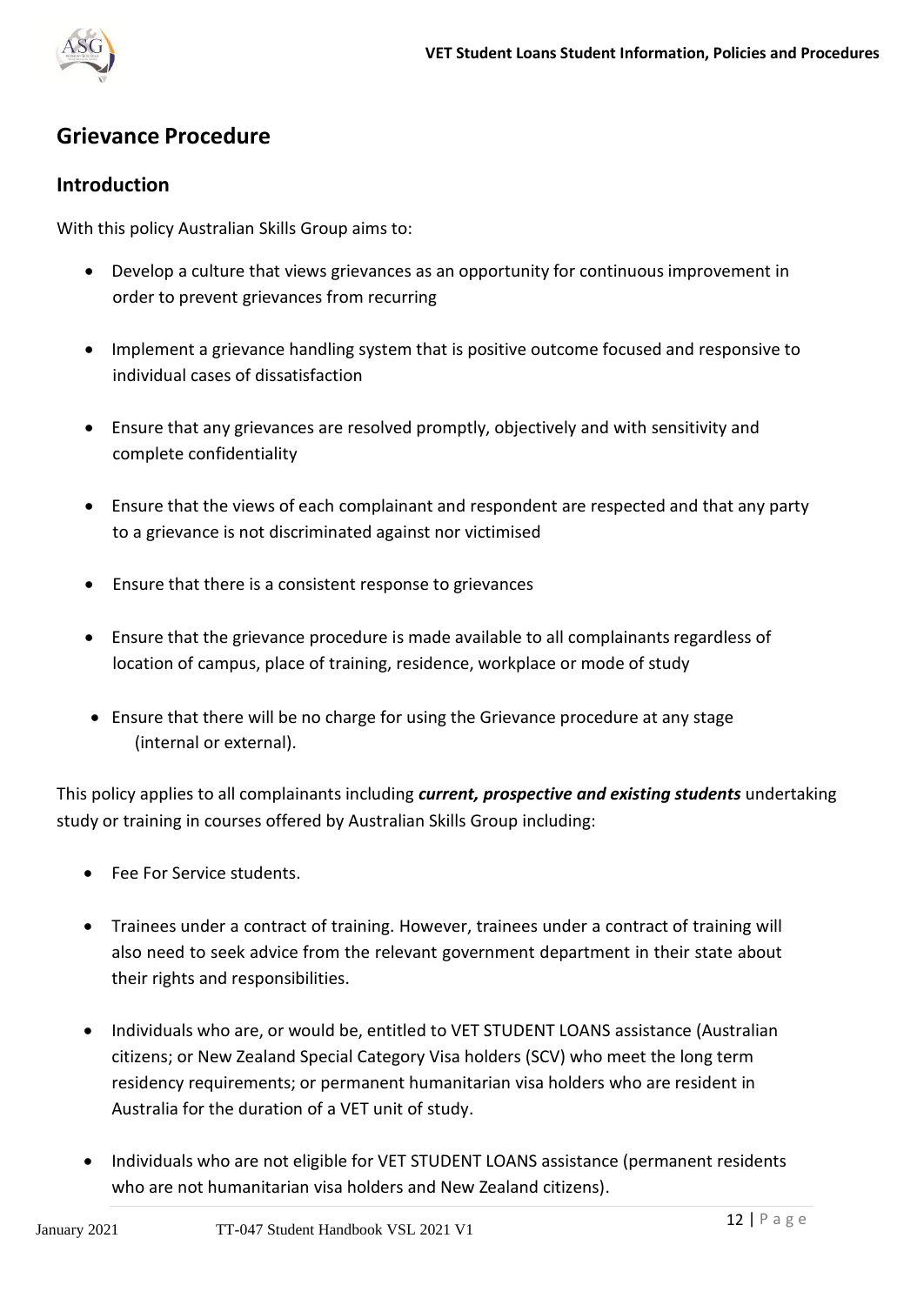

This policy also applies to Industry representatives, employers, Australian Skills Group staff and any other stakeholder.

Staff are informed of the Grievance Procedure at Induction; they are provided a hard copy of it in their Staff Handbook and is available in soft copy on the Australian Skills Groups intranet. The Grievance Procedure is also an integral component of the internal professional development calendar of events.

Students are informed of the Grievance Procedure at Orientation as well as where to find it. It is also detailed in the Student Handbook and is accessible on the Australian Skills Group website.

# **Definitions**

A grievance can be defined as an individual's expression of dissatisfaction with any aspect of the services and activities provided by Australian Skills Group, including both academic and nonacademic matters such as, but not limited to:

#### **Academic**

- The quality of service/training provided
- Student progress, assessment, curriculum, awards in any VET course or unit of study
- Dissatisfaction with assessment process or result

### **Non-Academic**

- issues such as the handling of personal information and access to personal records
- The enrolment, induction/orientation process;
- Grievances resulting from decisions made by Australian Skills Group
- The way someone has been treated such as harassment, vilification, discrimination
- Issues with financial matters including fines, penalties, fees
- Exclusion from events and facilities

#### **Informal grievance**

A complaint is considered to be informal when it is made verbally. It is also considered to be informal when it is made in writing and addressed to the person against whom the complaint is being made unless a signed copy of that letter is also sent to the Operations Manager. An informal complaint will be referred to an appropriate person to assist the effective and rapid resolution. Resolution of a complaint is to be achieved as quickly as possible, at the local level and with a minimum number of people involved.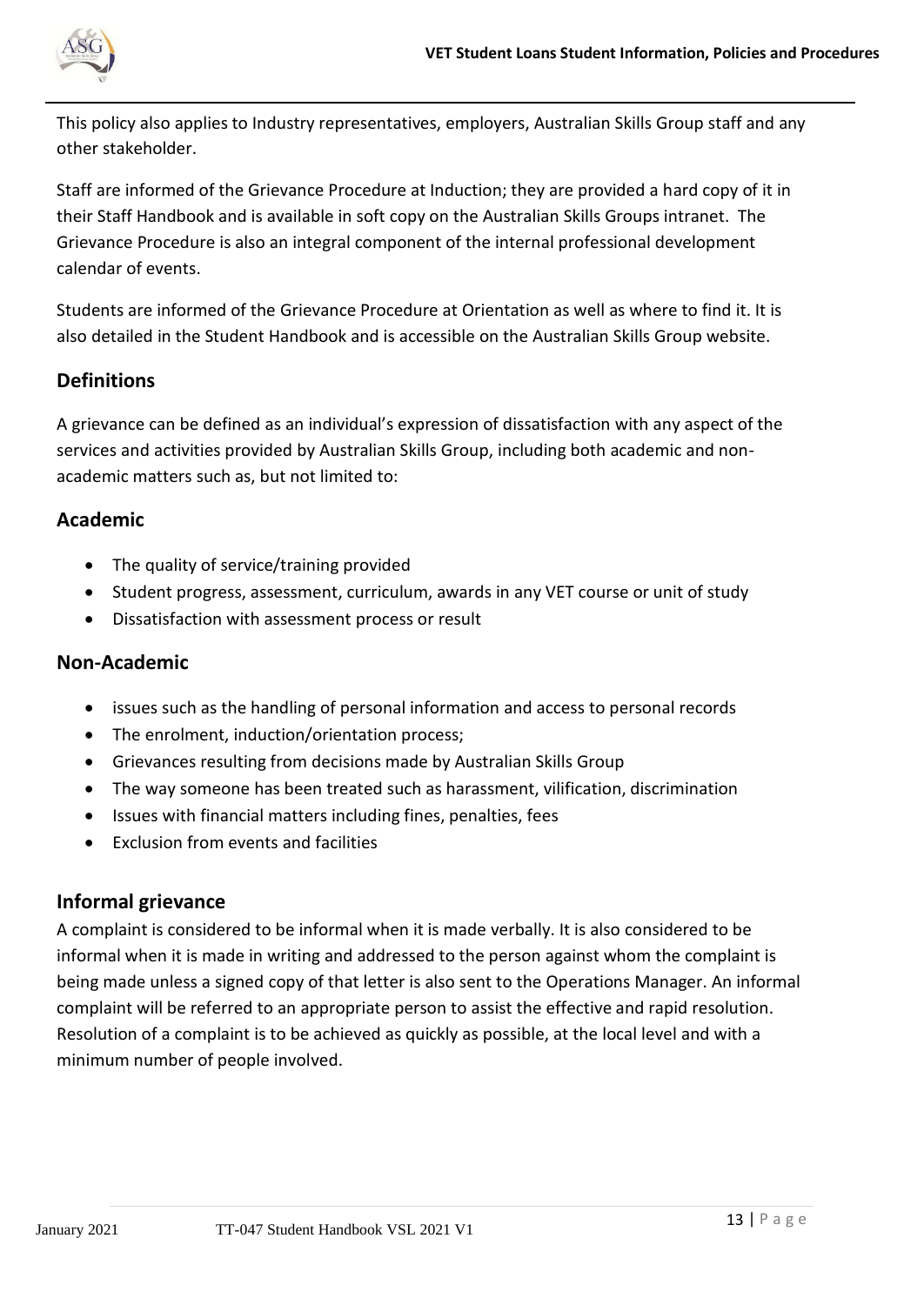

# **Formal grievance**

A formal complaint is made by forwarding a signed written complaint to the Operations Manager of Australian Skills Group within three months of the incident.

All parties have a right to confidentiality and privacy, subject to necessary legal responsibilities and the complaint will be forwarded to the most appropriate person (as determined by the General Manager) to assist the effective and rapid resolution of any complaint.

At all times, parties to the complaint may be accompanied by an advocate of their choosing, except where that advocate is a legal practitioner. Each party will have opportunity to formally present their case should they wish to do so.

Complainants can choose to utilise resources outside Australian Skills Group to resolve their complaint.

In handling a complaint, whether formal or informal, confidentiality will be maintained to:

- Protect all parties involved in a complaint under the principles of natural justice
- Prevent the possibility of a defamation or other legal action
- Involve the minimum number of people possible

#### **Assessment Appeals**

Although the Grievance Procedure is available for this purpose, students are encouraged to do the following should they not be satisfied with an assessment decision:

- Approach your trainer /assessor informally to discuss your concerns
- If you are not satisfied or do not feel comfortable, a meeting can be arranged with the General Manager Operations
- The General Manager Operations will have the work re-assessed by a different qualified trainer/assessor
- You will be notified of the outcome in writing

#### **Before an Issue Becomes a Formal Grievance**

Complainants are encouraged, wherever possible, to resolve concerns or difficulties informally with the trainer or staff member involved in the action(s) in order that the issue may be resolved quickly and effectively. There are also staff available to assist the resolution of issues at this level. Complainants may raise an informal grievance by contacting the Operations Manager if required either in person or by phoning (07) 3889 8233

Where the informal discussion has not found a suitable resolution or the circumstances do not allow this a formal complaint may be lodged.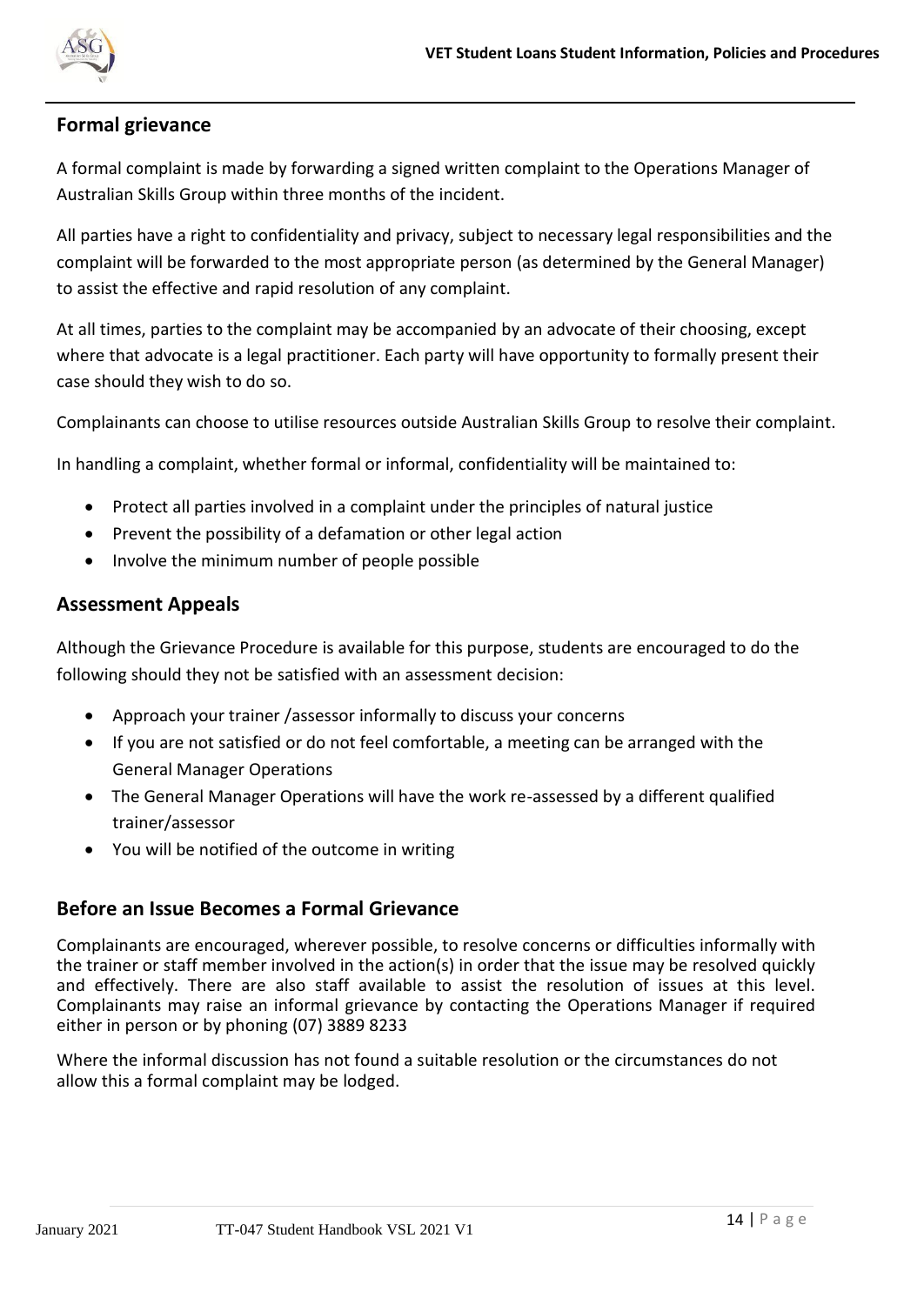

# **Procedure**

This procedure can be used by complainants to submit a grievance of an academic or nonacademic nature and at all times Australian Skills Group will take steps to ensure that:

- The complainant and any respondent will not be victimised or discriminated against
- The complainant has an opportunity to formally present their case
- That each party to a grievance may be accompanied and assisted by a support person/third party at any relevant meeting
- The complainant will be provided with a written statement of the outcome of the complaint and of any appeals, including reasons for the outcome
- A full explanation in writing for decisions and actions taken as part of the process will be provided if so requested by the complainant or respondent
- The complainant is given appropriate access to records, whilst maintaining confidentiality
- Where the internal or external grievance handling or appeal process results in a decision that supports the complainant, Australian Skills Group will immediately implement any decision and/or corrective and preventative action required and advise the complainant of the outcome
- Where ASG considers more than 60 calendar days are required to process and finalise the complaint or appeal, we will ensure the complainant or appellant is informed in writing, including reasons why more than 60 calendar days are required; and provide regular updates on the progress of the matter
- There is no cost to the complainant to access this grievance procedure
- Costs of external appeals are free
- The complainant has the right to withdraw the complaint at any stage

# **Stage 1 – Formal Grievance**

Formal grievances must be submitted in writing using either the Academic Appeals or Complaints and Appeals Form; and should be marked to the attention of the Operations Manager as follows:

Operations Manager Australian Skills Group PO BOX 7244 Brendale QLD4500

These forms can be found on our website or requested from Student Administration

Receipt of the grievance will be acknowledged in writing. The grievance handling process will commence within 10 working days of receipt of the formal grievance and all reasonable measures will be taken to finalise the process as soon as practicable.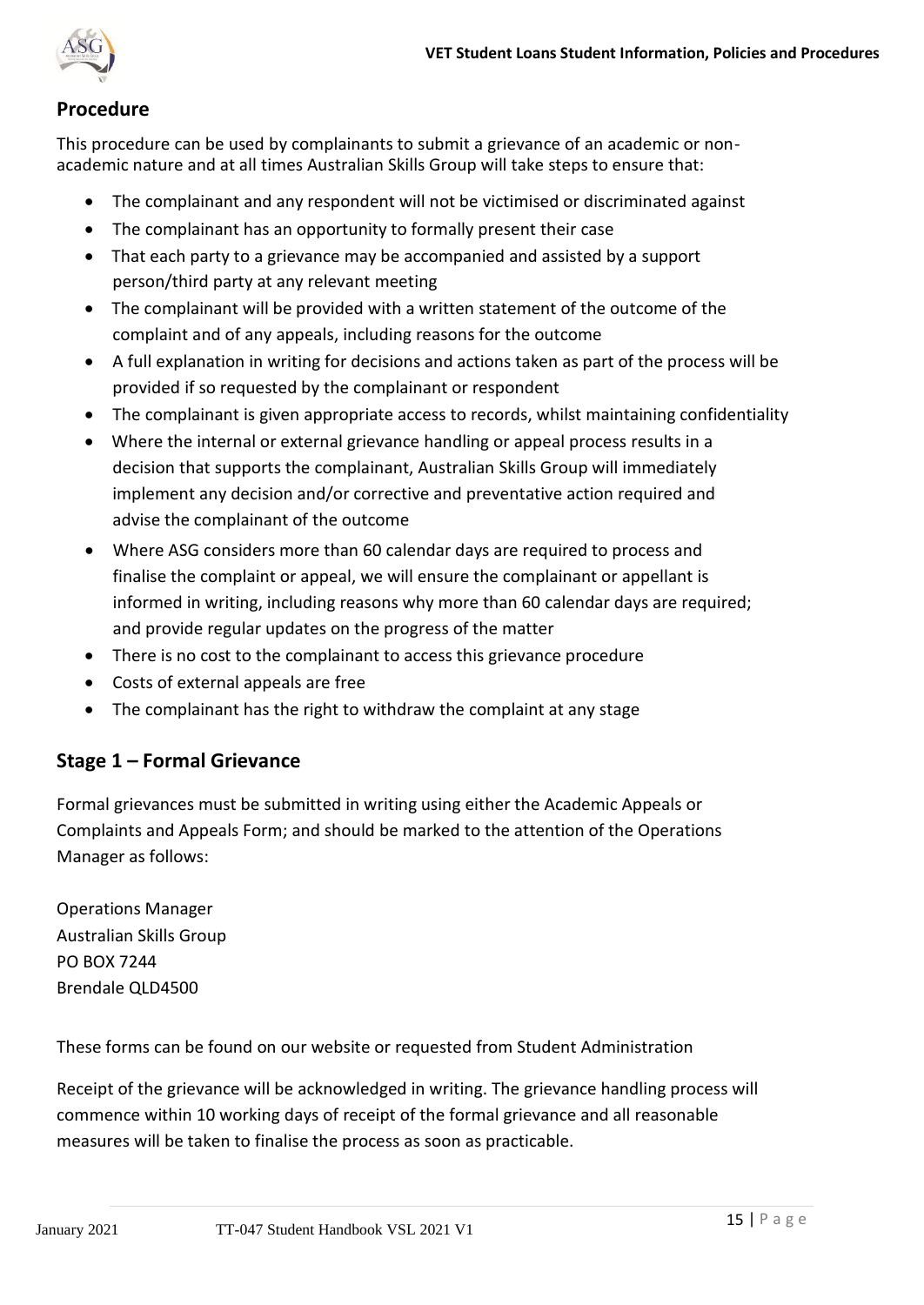

The Operations Manager, or their nominee, will then, if necessary, seek to clarify the outcome that the complainant hopes to achieve.

Such clarification may be sought by written or verbal request or by a face-to-face interview with the complainant. When such clarification occurs in a face-to-face interview the complainant or respondent may ask for a third party to accompany them.

The Operations Manager, or their nominee, will then endeavour to resolve the grievance and will provide a written report to the complainant on the steps taken to address the grievance, including the reasons for the decision, within 10 working days. The report will further advise the complainant of their right to access the internal appeals process if they are not satisfied with the outcome of their formal grievance.

Where the complainant is satisfied with the outcome the resolution will be implemented and the complaint/appeal closed

Australian Skills Group will review the complaint and a Continuous Improvement Notice raised for action where required.

# **Stage 2 – Internal Appeal**

If a complainant is dissatisfied with the outcome of their formal grievance they may lodge an appeal with the General Manager Quality and Compliance (who is senior to the original decision maker) within 20 working days of receiving notification of the outcome of their formal grievance. The General Manager Quality and Compliance will appoint an appropriate person or committee to consult with the complainant and other relevant parties within 10 working days.

Where possible such consultations should take the form of face-to-face interviews. The complainant or the respondent may ask another person to accompany them to these interviews.

Following the consultation, the General Manager Quality and Compliance, or their nominee, will provide a written report to the complainant advising the further steps taken to address the grievance, including the reasons for the decision, within 10 working days. The report will further advise the complainant of their right to the external appeals process if they are not satisfied with the outcome of their internal appeal.

Where the complainant is satisfied with the outcome the internal appeal, any resolution will be implemented and the complaint/appeal closed

Australian Skills Group will review the complaint and a Continuous Improvement Notice raised for action where required.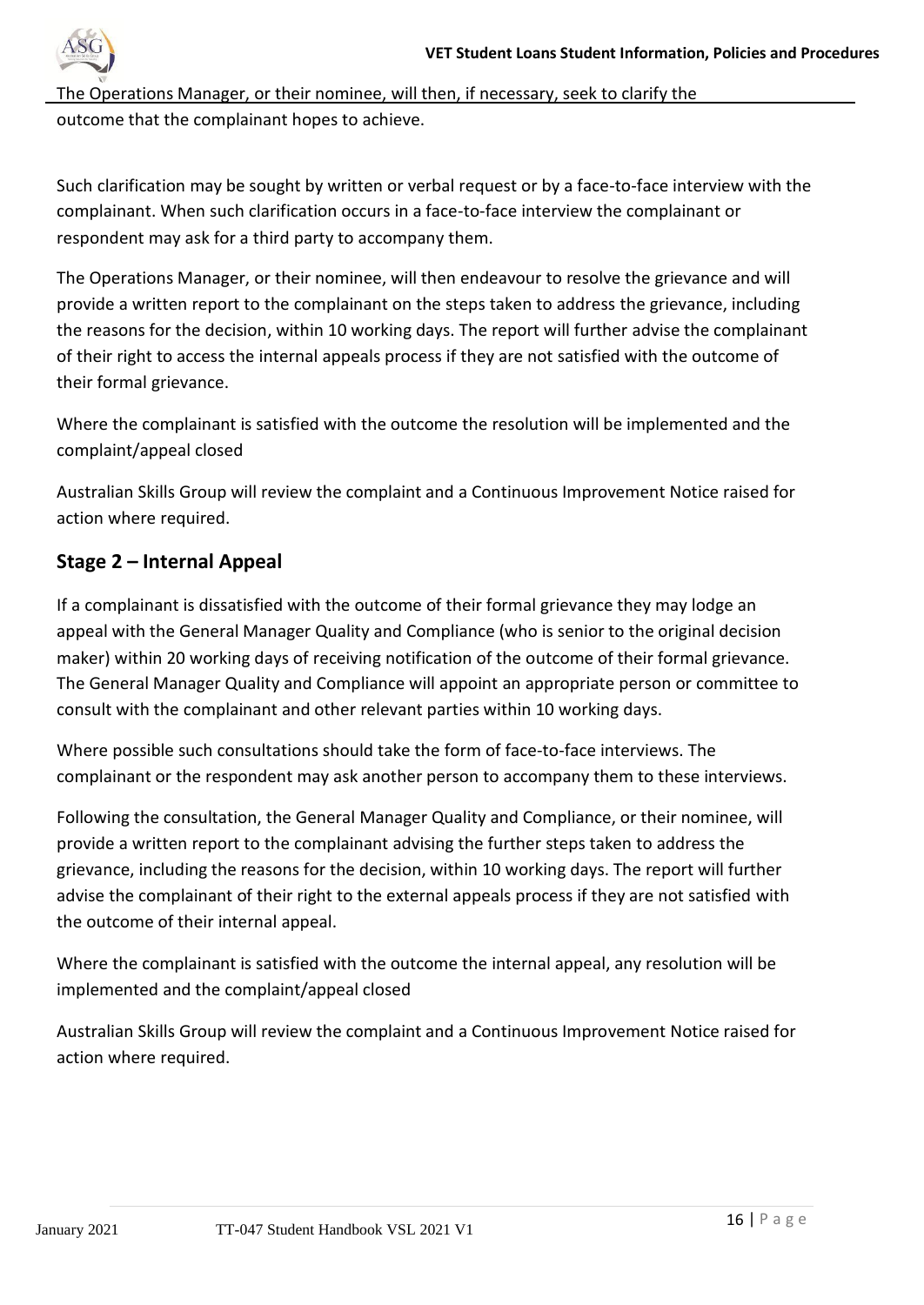

#### **Stage 3 – External Appeal**

If the complainant is dissatisfied with the outcome of their appeal, they may lodge an external appeal to an independent Arbitrator appointed to conduct such an appeal within 20 working days of receiving notice of the outcome of their appeal.

Contact Details for Independent Arbitrator: Mr Bruce Crowe Ph: 0411 731 286

Complainants who wish to lodge an external appeal must complete and lodge the required external appeal form/documentation which is available by contacting the Independent Arbitrator.

Once an application has been made the Independent Arbitrator will advise Australian Skills Group of the external review application made by the complainant. Both the Complainant and the RTO will be requested to provide documents in support of the application within 14 days including student files and records. The Independent Arbitrator will then consider the documents and make a determination which will be sent to both parties.

Turnaround time for an appeal is 4-6 weeks of lodgement.

Australian Skills Group agrees to be bound by the Independent Arbitrator's recommendations and the General Manager Quality and Compliance will ensure that such recommendations are implemented within 30 days of receipt of the report from the Independent Arbitrator.

Where the complainant is satisfied with the outcome of the external appeal, the resolution will be implemented and the complaint/appeal closed

Australian Skills Group will review the complaint and a Continuous Improvement Notice raised for action where required.

# **Further Action**

If a grievance still remains unresolved after the external appeal, the complainant may decide to refer the matter to the:

#### **VET Student Loans Ombudsman**

The VET Student Loans Ombudsman (VSLO) acts as the external dispute resolution body to conduct investigations and make recommendations relating to VET Student Loans assistance and compliance by VET providers with their legislative requirements. The VSLO will report on its investigations and recommend that providers and others take action, or stop certain behavior, to address identified problems and provide redress to affected students.

More information about the VSLO and the matters that fall within their scope of work visit the Commonwealth Ombudsman website:

<https://www.ombudsman.gov.au/How-we-can-help/vslo>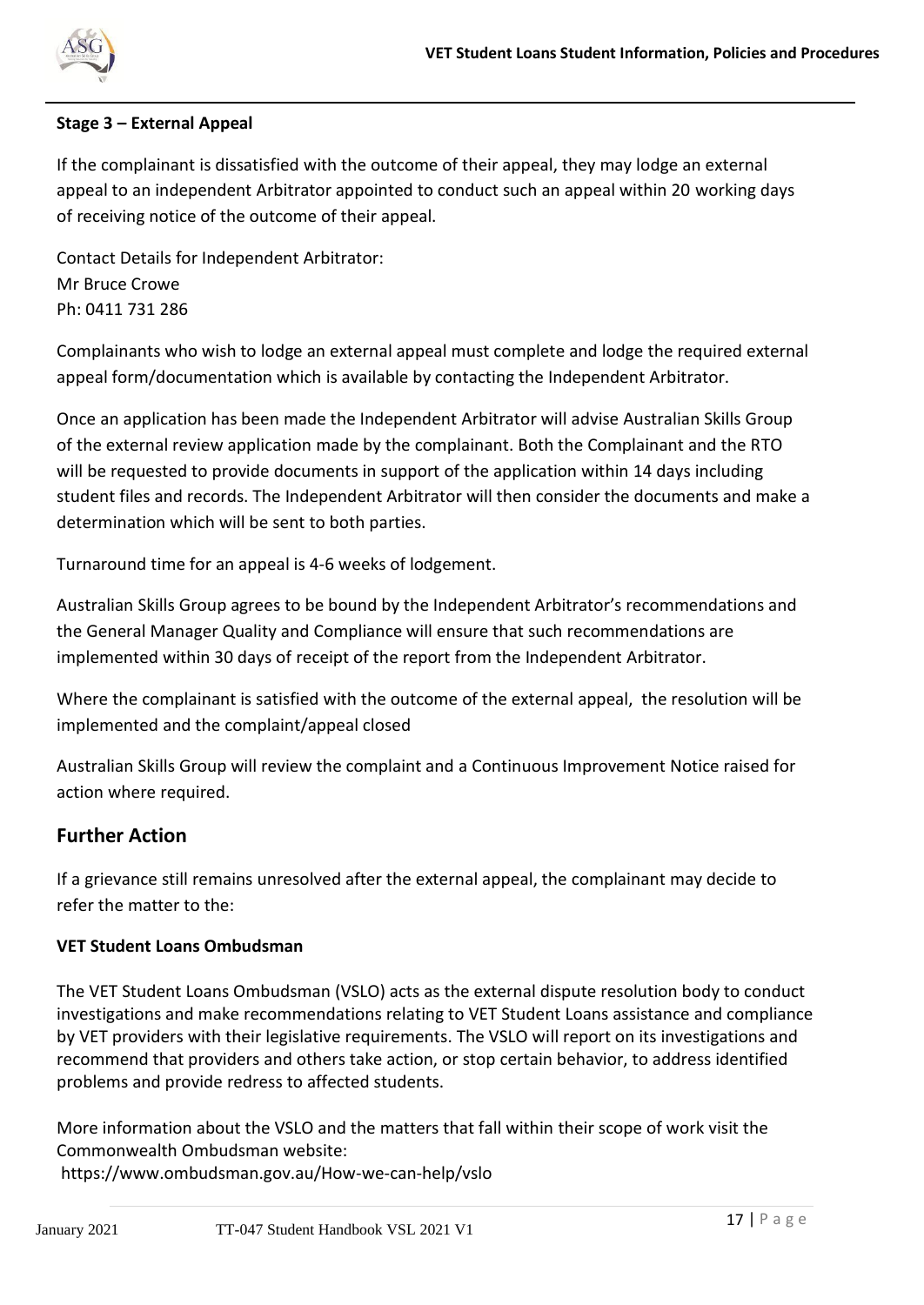

#### **Australian Skills Group's registering and governing body**:

• Australian Skills Quality Authority (ASQA) and completing their online complaints form. [www.asqa.gov.au](http://www.asqa.gov.au/)

At no time does this procedure replace or modify procedures or any other responsibilities which may arise under other policies or under statute or any other law. Nothing in this procedure limits the rights of individuals to take action under Australia's Consumer Protection Laws. Neither does this procedure circumscribe an individual's rights to pursue other legal remedies.

#### **Enrolment Status**

Where a current student chooses to utilise this process Australian Skills Group their enrolment status must be maintained whilst the grievance handling and appeals process is ongoing.

#### **Record Keeping**

A written record of al grievances handled under this procedure and their outcomes shall be maintained for a period of at least 5 years to allow all parties to the grievance appropriate access to these records. These records will be maintained in accordance with VET Regulator requirements under the Australian Skills Group Record Keeping Policy.

#### **Procedural Fairness**

All Students and staff are to be protected from victimisation. Natural justice principles will be used to ensure procedural fairness.

#### **Victimisation**

All complaints will be handled with fairness in accordance with the principles of natural justice. Australian Skills Group is committed to ensuring that students do not experience any victimisation as a result of making either an informal or formal complaint.

Whether a complaint is formal or informal, steps will be taken to ensure that neither party is victimised or disadvantaged as a result of a complaint being made. The Nominee appointed to manage a formal complaint will be responsible for ensuring that no victimisation occurs.

# **Natural justice**

The duty to act fairly includes two rules: the fair dealing rule and the no bias rule.

This means that all parties must be given the opportunity to present their case, be fully informed about allegations and decisions made and have the right to be represented by another person.

In addition, a decision maker must have no personal interest, beyond the scope of their role in this process and must be unbiased. If the decision maker cannot meet these requirements they must immediately withdraw from the process.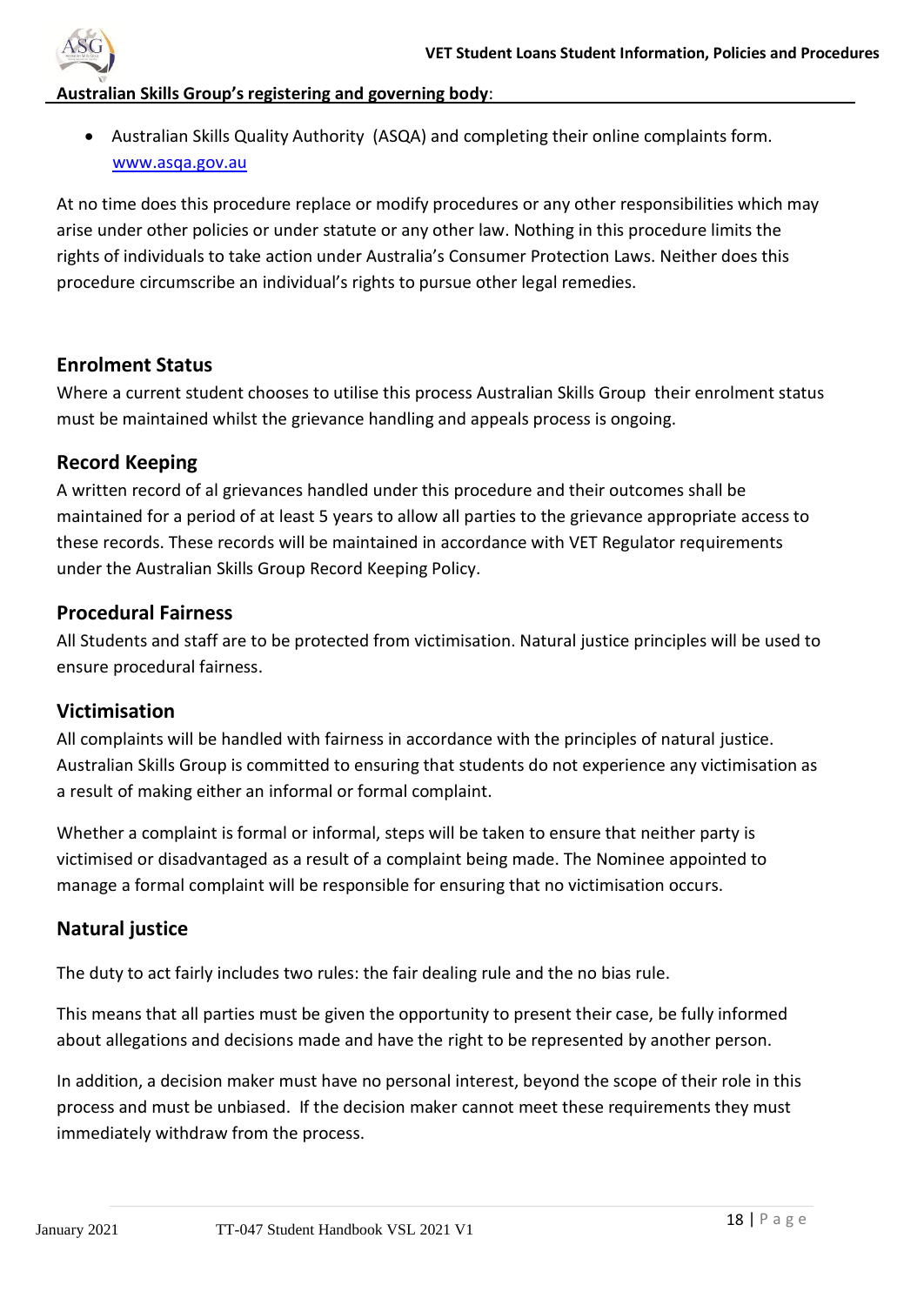

# **Fairness and Equal Benefit Policy**

# **Overview**

Australian Skills Group supports equal opportunity and is committed to providing all students and potential students with a working and learning environment which values diversity, respects differences and provides an environment that is safe, healthy, positive, supportive and free from all forms of harassment, bullying and discrimination. Australian Skills Group applies access and equity principles throughout all its policies and procedures to promote full and equal participation of all students in its courses and to assist students achieve their desired outcomes (refer to Access and Equity Policy at [www.asg.edu.au](http://www.asg.edu.au/)

#### **Fair Treatment**

Australian Skills Group has a fair treatment belief and this policy ensures that those who interact (prospective students, students, staff and visitors) with Australian Skills Group are treated fairly.

Specific information is detailed in, yet not limited to, the following Australian Skills Group wide policies and procedures:

- Access and Equity
- Student Code of Conduct
- Australian Skills Group Code of Practice
- Enrolment Procedure (including Pre-enrolment)
- Privacy and Records Policy

All related policy and procedures are available on the Australian Skills Group website [www.asg.edu.au](http://www.asg.edu.au/) and in the Student Handbook

#### **Equal Benefits and Opportunities**

Australian Skills Group ensures that all policies and procedures are based on merit for making decisions about:

- The selection, from among persons who are, or would be entitled to VET STUDENT LOANS assistance under subclause 45(1) of Schedule 1A of the Act and who seek to enrol with Australian Skills group in a vet unit of study that meets the course requirements under subclause 45(1) of Schedule 1A of the Act; and
- The treatment of students who are, or would be entitled to VET STUDENT LOANS assistance under subclause 45(1) of Schedule 1A of the Act undertaking a VET course of study.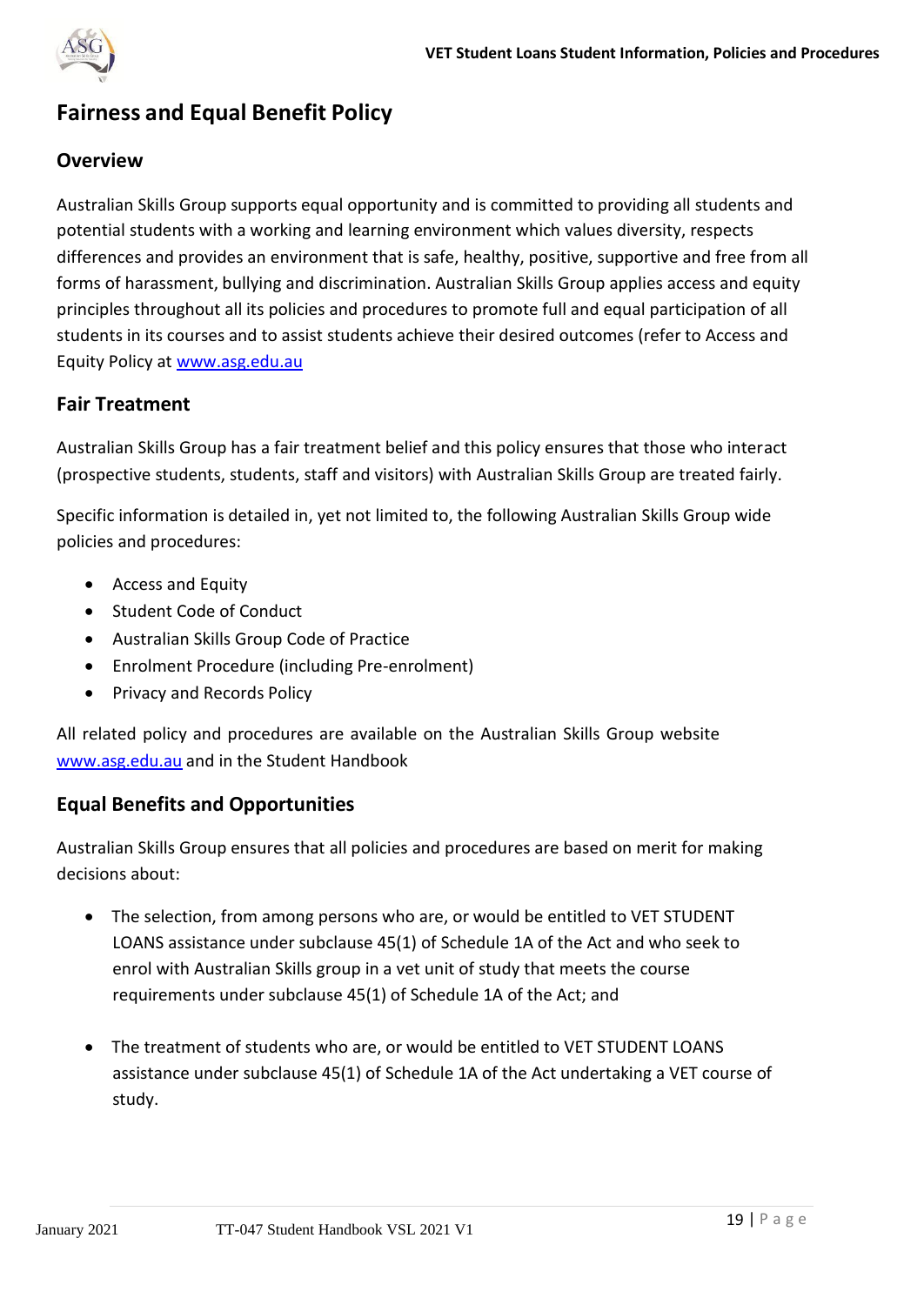

Potential students seeking to enrol in a VET STUDENT LOANS unit(s) of study, regardless of their background, circumstances or eligibility for funding will be assessed for entry to study through the same published entry requirements and through the same process as for all students (Enrolment Procedure) decisions about the selection and treatment of students

The above undertakings do not prevent Australian Skills Group taking into account, in making such decisions, educational disadvantage that a student may have experienced.

Entry requirements are detailed on the relevant course brochure available on the Australian Skills Group website

# **Pre-enrolment Information**

Australian Skills Group ensure that prior to enrolment prospective students receive adequate information regarding the course, training, assessment, services and Commonwealth assistance provided to enable them to make an informed decision about the suitability of the course and Australian Skills Group as a provider in meeting their individual needs. This information is contained in the Pre-Enrolment Terms and Conditions and also provided in the Pre-enrolment induction sessions which form part of the enrolment process and includes details on:

- Student selection, enrolment and induction procedures
- Course information, including educational and vocational outcomes
- Fees and charges, including refund Policy
- VET STUDENT LOANS assistance (where applicable)
- Provision for language, numeracy and literacy assistance
- Student support services
- Welfare and guidance services
- Flexible learning and assessment procedures
- Grievance procedure
- Recognition of Prior Learning (RPL) arrangements and credit transfer
- Disclosure of personal information requirements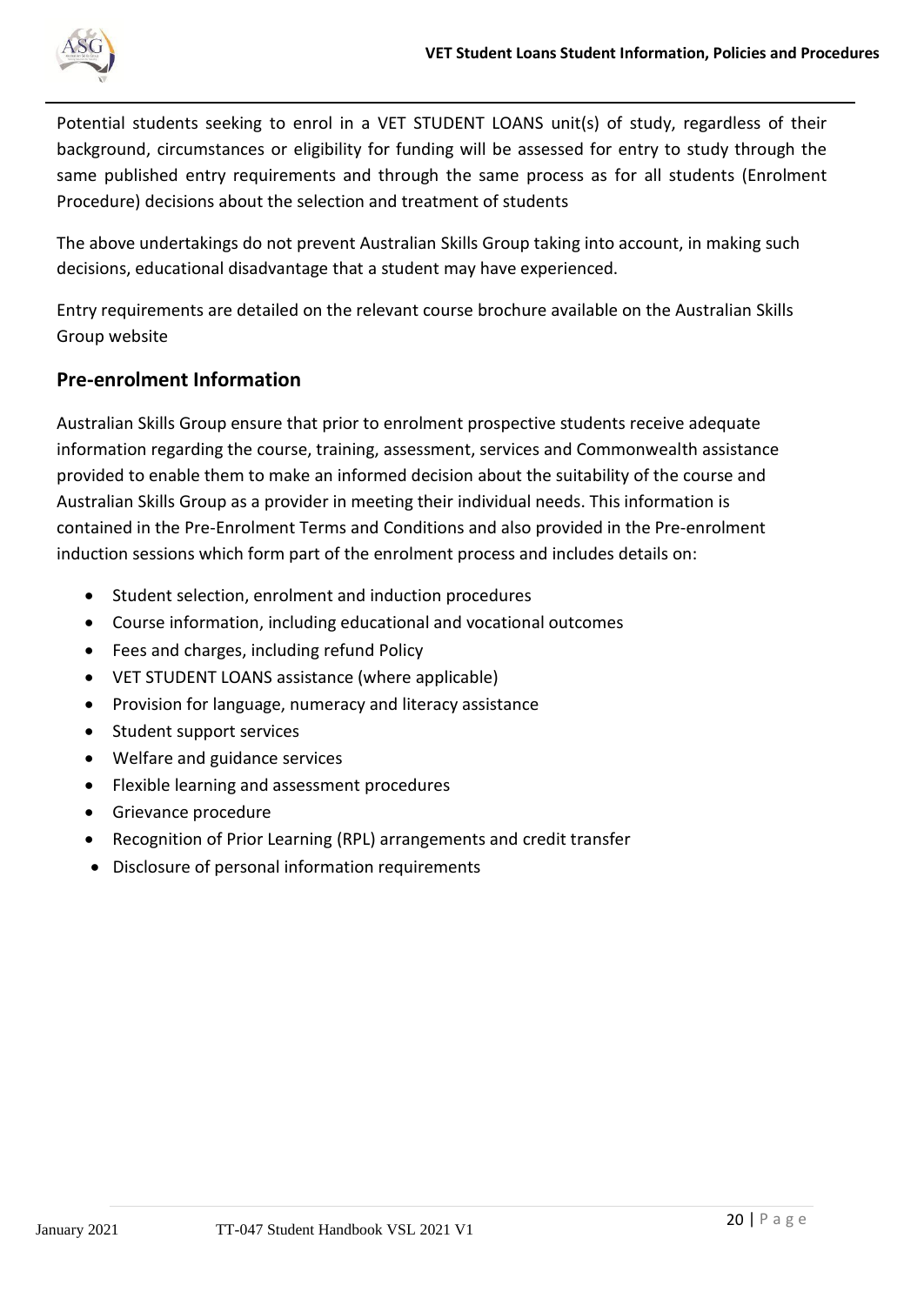

### **Application, Selection and Admission**

Australian Skills Group student selection (enrolment) procedure is an open, fair and transparent where students will be selected on merit based on the published criteria. Australian Skills Group will ensure that throughout the process of selection and admission, applicants are treated fairly, courteously and in a timely manner.

Students who seek to enrol in a VET STUDENT LOANS enabled course with Australian Skills Group must complete an Enrolment Application form and are requested to have a personal interview. This interview helps ASG determine that the student is academically suited to the course; and that the prospective student understands the environment of the College and study requirements along with the other details associated with VET STUDENT LOANS enabled courses.

# *In order for ASG to be assured that the student is academically suited to the course the following requirements must be met:*

- The student must meet all prescribed course entry requirements determined by the relevant Training Package *and;*
- The student must provide either the original or a certified copy of their Senior Secondary Certificate of Education indicating completion of year 12; *or*
- The student must provide either the original or a certified copy of an Australian Qualification at Certificate IV level or above; or
- The student undertakes an approved Literacy and Numeracy testing tool\* (LLN Robot) and is assessed as displaying competence at or above Exit Level 3 in both reading and numeracy; **and**
- ASG are satisfied the student displays that competence

\*Australian Skills Group use a Government approved Literacy & Numeracy testing tool. This is completed by the student at ASG online pre-enrolment and is then electronically marked by the system. ASG will provide a copy of the report to the student within 24 hours of completion of the test. Applicants who do not meet the entry requirements will be advised of the reason why they have not been offered a place in the course, their right to appeal the decision and information on how to access our appeals process. It is a requirement that this process be conducted with honesty and integrity.

# **Offer**

Applicants who meet the published entry requirements will be sent a Letter of Offer for placement in the next available course; and instructions on how to accept the offer.

# **Acceptance**

Applicants accept the offer of a place in the course by signing and returning a copy of the offer letter as directed. Once an offer is accepted the applicant's enrolment is finalised and they are sent a Confirmation of Enrolment letter with details about the course and arrangements for student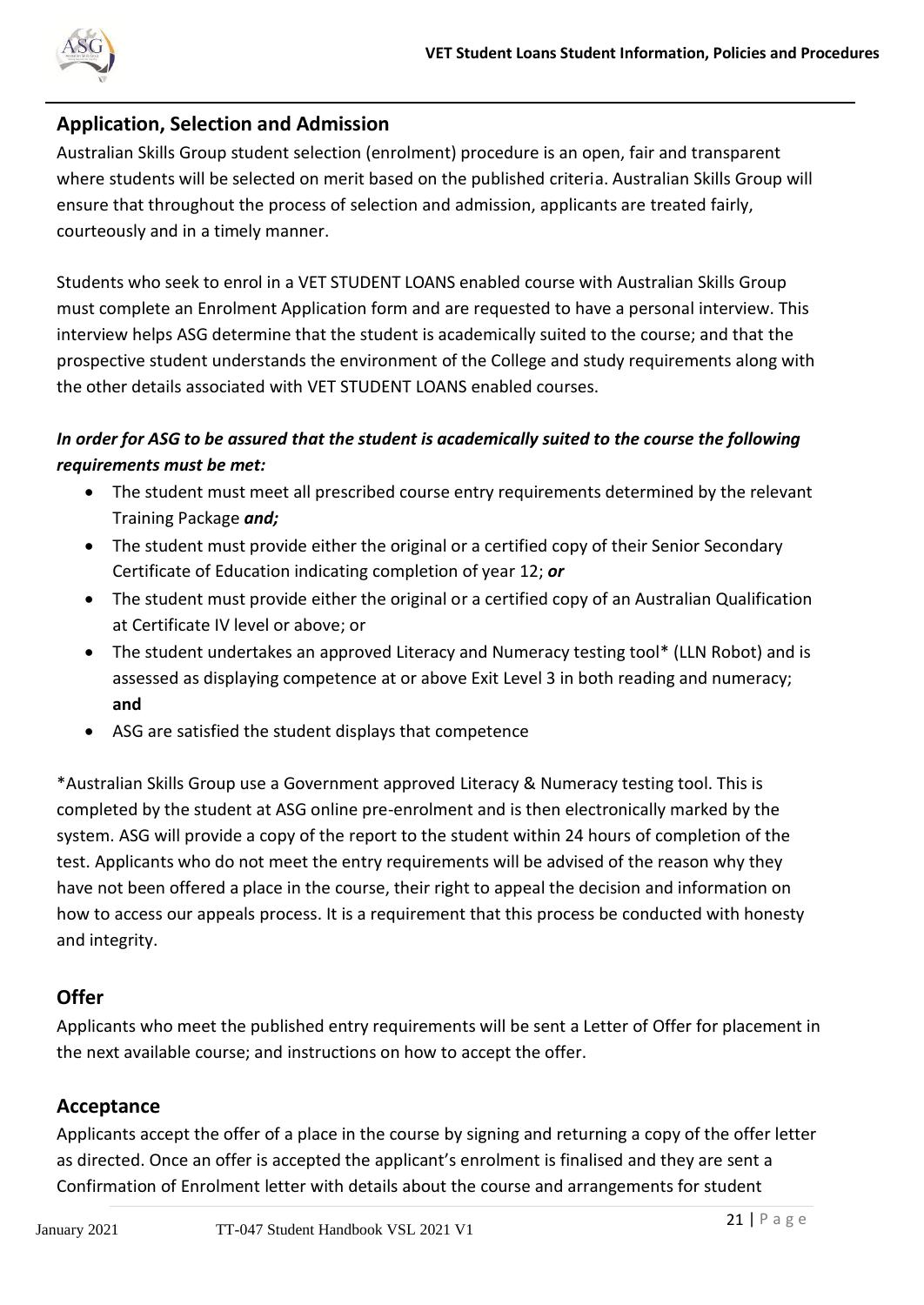

orientation/induction. Students can indicate they are interested in VET STUDENT LOANS assistance my checking the tick box on the Enrolment Application Form.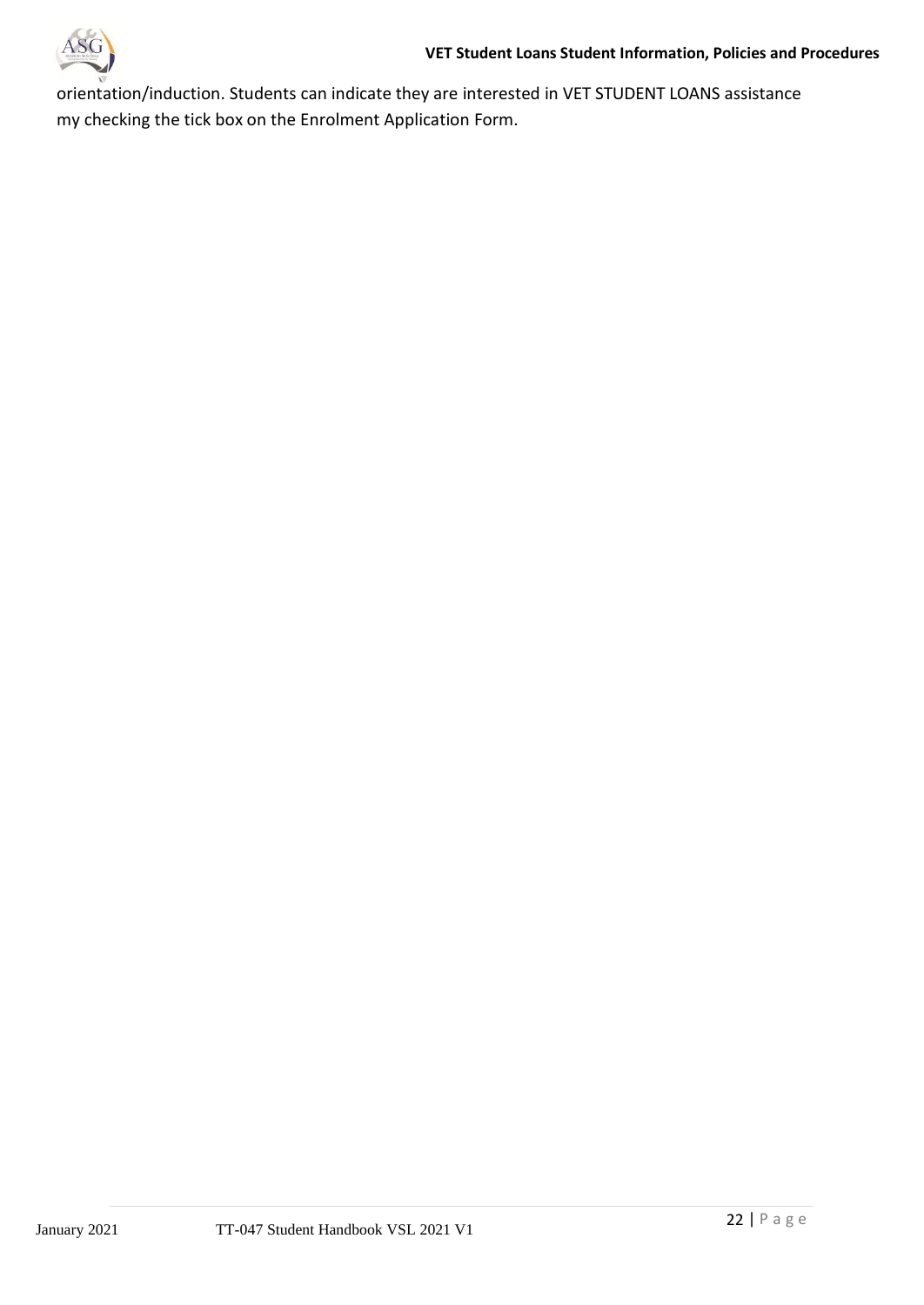

# **Privacy and Records Policy**

The purpose of this policy is to provide details on how Australian Skills Group complies in obtaining recording and storing personal information obtained for the purposes of VET Student Loans assistance and repayment of loans as required by legislation; and to ensure that full and accurate record of all activities and decisions at ASG are created, managed and retained or disposed of appropriately, and in accordance with relevant legislation. This will enable ASG to achieve information accessibility and business enhancement while ensuring that it protects the rights and interests of stakeholders.

# **Obligation**

Australian Skills Group has an obligation under the *Privacy Act 1988* and Privacy Amendment (Enhancing Privacy Protection) Act 2012 to comply with the Australian Privacy Principles from Schedule 1 of the Privacy Amendment (Enhancing Privacy Protection) Act 2012 when it handles personal information obtained for the purposes of VET Student Loans assistance and the repayment of loans under the Higher Education Support Act 2003 (HESA Schedule 1A c123)

Australian Skills Group and its officers, employees and those who perform services by or on behalf of Australian Skills Group, must ensure that:

- Personal information is collected only for the purpose directly related to the student's course and VET Student Loans application; this will include the Commonwealth government, the USI Registrar; and Tuition Assurance providers
- Suitable storage arrangements, including appropriate filing procedures, are in place;
- Suitable security arrangements exist for all records containing personal information;
- Access to a student's own personal information will be held by the provider is made available to the student at no charge;
- Records are accurate, up-to-date, complete and not misleading;
- Where a record is found to be inaccurate, the correction is made;
- Where a student requests that a record be amended because it is inaccurate but the record is found to be accurate, the details of the request for amendment are noted on the record;
- The personal information is only to be used for the purposes for which it was collected;
- Personal information is only disclosed as below

The Australian Privacy Principles may be obtained from: <http://www.oaic.gov.au/privacy/privacy-act/australian-privacy-principles>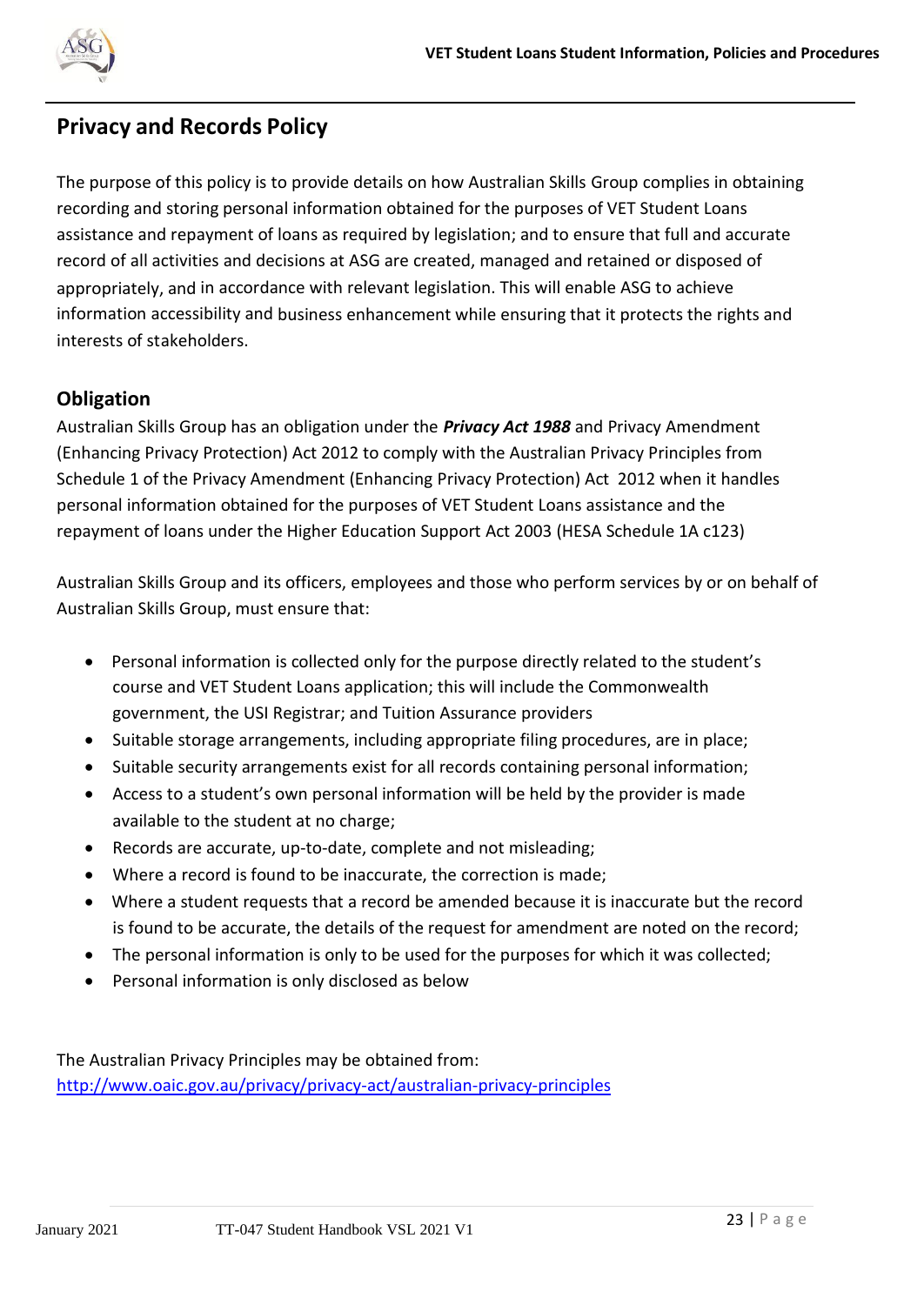

### **Disclosure**

Australian Skills Group will not disclose a student's personal information to a person, body or agency (other than the individual concerned) unless:

- The individual concerned is reasonably likely to have been aware that the information of that kind is usually passed to that person, body or agency;
- The individual concerned has consented to the disclosure;
- Australian Skills Group believes on reasonable grounds that the disclosure is necessary to prevent or lessen a serious and imminent threat to the life or health of the student or of another person;
- The disclosure is required or authorised by or under law; or
- The disclosure is reasonably necessary for the enforcement of the criminal law or law imposing a pecuniary penalty, or for the protection of the public revenue

Australian Skills Group may collect and hold personal information, such as, but not limited to, names of individuals, addresses, telephone numbers, facsimile numbers, e-mail addresses, titles, professional affiliations and academic records.

These details are collected for the purpose of Australian Skills Group providing services to customers and clients, and the selling and marketing of our products and extended range of services.

Where possible, Australian Skills Group will collect the information directly from the individual. Australian Skills Group acknowledges that there is no obligation for an individual to provide it with personal information. However, if an individual chooses not to provide Australian Skills Group with personal details, it may not be able to provide the individual with a full range of services.

# **Privacy Notice**

Under the Data Provision Requirements 2012, Australian Skills Group is required to collect personal information about you and to disclose that personal information to the National Centre for Vocational Education Research Ltd (NCVER).

Your personal information (including the personal information contained on this enrolment form and your training activity data) may be used or disclosed by Australian Skills Group for statistical, regulatory and research purposes. Australian Skills group may disclose your personal information for these purposes to third parties, including:

- School if you are a secondary student undertaking VET, including a school-based apprenticeship or traineeship;
- Employer if you are enrolled in training paid by your employer;
- Commonwealth and State or Territory government departments and authorised agencies;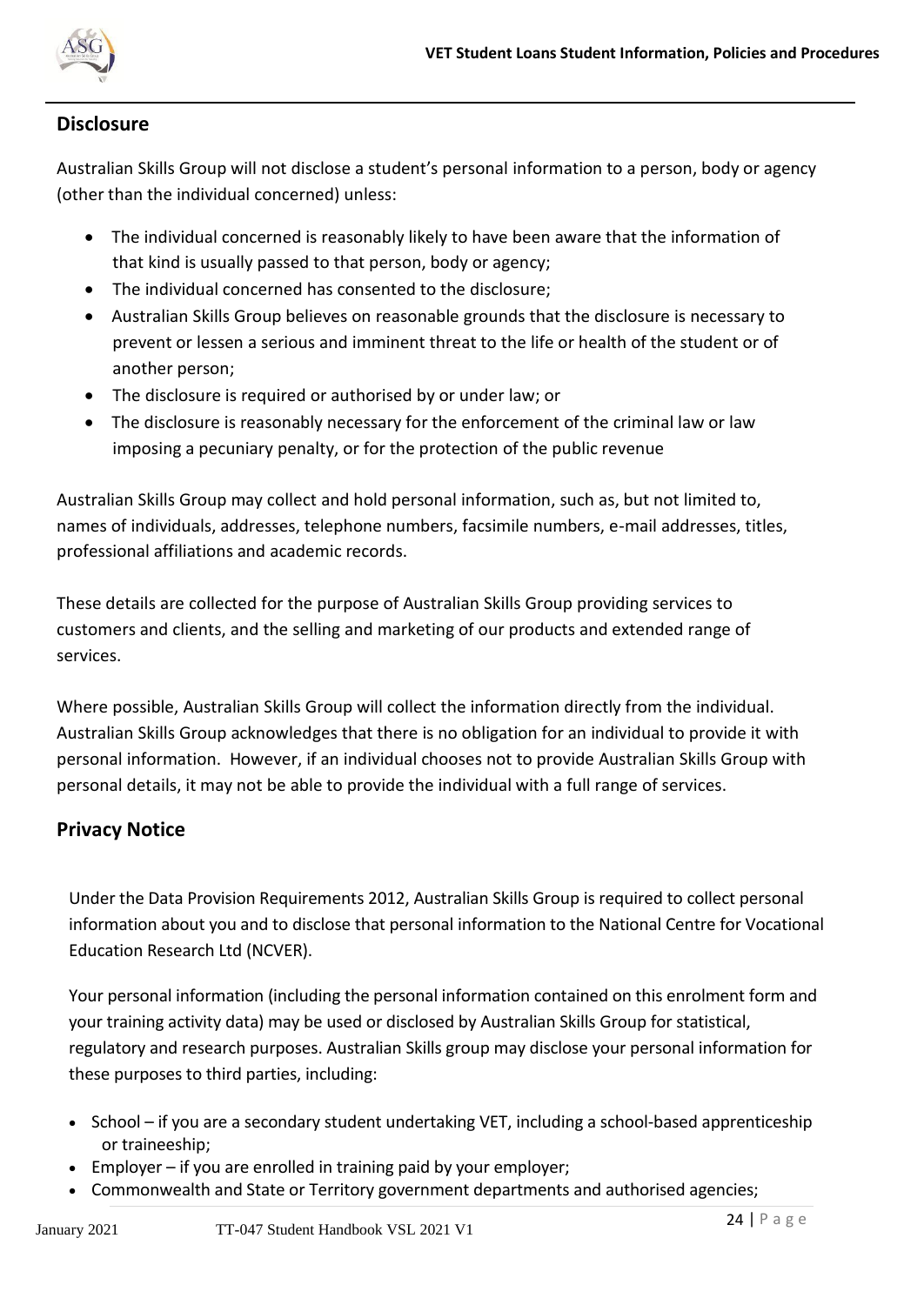

- NCVER;
- Organisations conducting student surveys; and
- Researchers.

Personal information disclosed to NCVER may be used or disclosed for the following purposes:

- Issuing a VET Statement of Attainment or VET Qualification, and populating Authenticated VET Transcripts;
- facilitating statistics and research relating to education, including surveys;
- understanding how the VET market operates, for policy, workforce planning and consumer information; and
- administering VET, including program administration, regulation, monitoring and evaluation.

You may receive an NCVER student survey which may be administered by an NCVER employee, agent or third party contractor. You may opt out of the survey at the time of being contacted.

NCVER will collect, hold, use and disclose your personal information in accordance with the Privacy Act 1988 (Cth), the VET Data Policy and all NCVER policies and protocols

#### **Consent**

Students must give informed consent to their information being provided to the Australian Government. Australian Skills Group is required to obtain the student's consent to provide personal information to the government departments; the Request for VET STUDENT LOANS assistance eCAF form asks for the student's consent to provide information which will satisfy this requirement; consent to the provision of personal information for the Unique Student Identifier scheme is obtained on the Student Enrolment Form

The student is also required to complete a Release of Personal Information to a Third Party form for the release of results, Awards or Statement of Attainments to a nominated person other than themselves.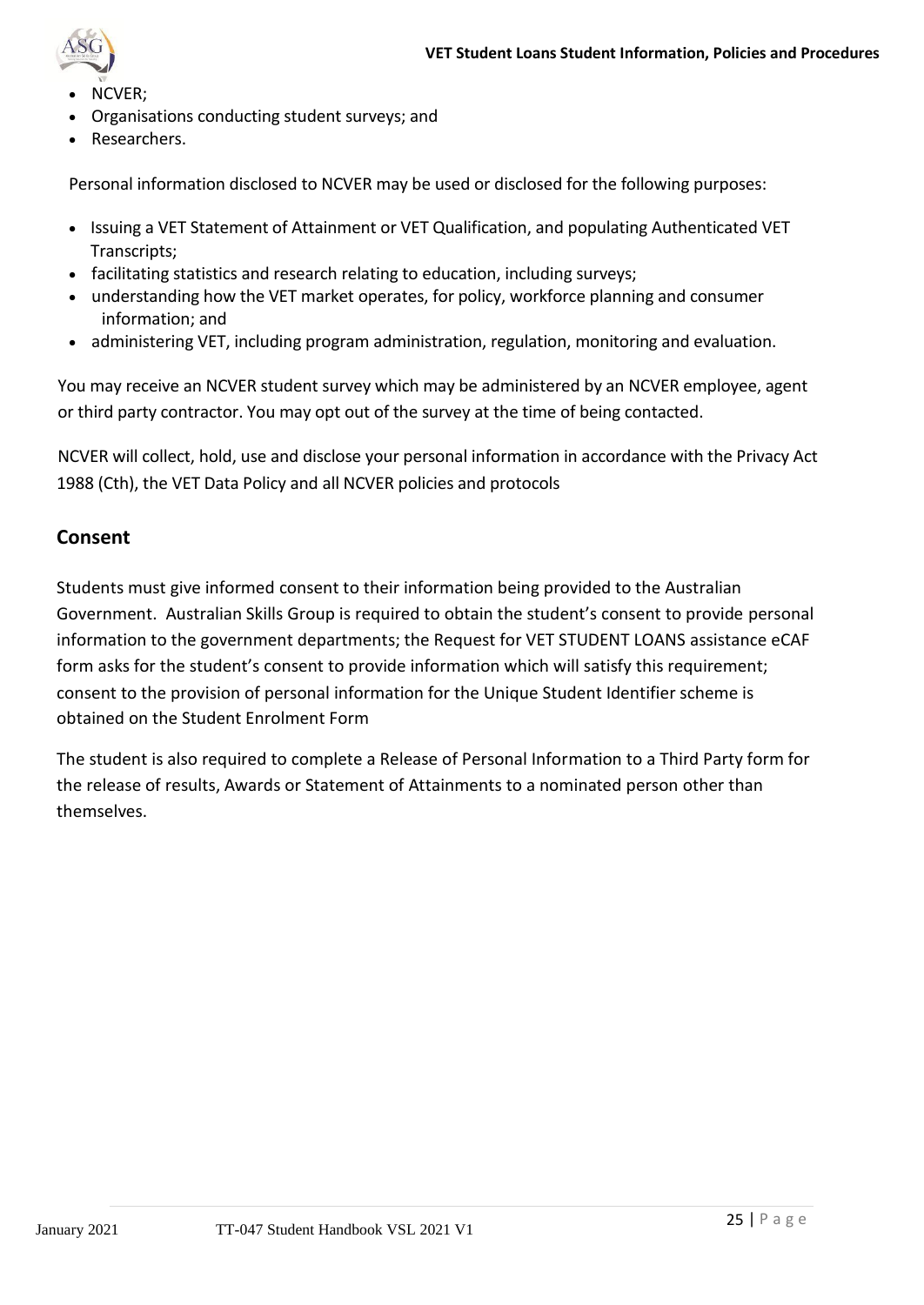

#### **Review and Access**

An individual may request access to or obtain a copy of their personal records/information or for their personal information to be amended so that it is accurate.

Individuals are able to access their own records by requesting it on the Personal Record Request Form available from Student Administration.

There is no charge for an individual to access personal information that Australian Skills Group holds about hem; however a fee may be charged to make copies.

If an individual considers their personal information to be incorrect, incomplete, out of date or misleading, they can request that the information be amended. Where a record is found to be inaccurate, a correction will be made. Where an individual requests that a record be amended because it is inaccurate but the record is f, the details of the request for amendment will be noted on the record.

# **Storage and Security of Personal Information**

Australian Skills Group will ensure that a student's personal information is protected by such security safeguards as it is reasonable in the circumstances to take, against loss, against unauthorised access, use, modification or disclosure and against other misuse.

Australian Skills Group will ensure that is it is necessary for a student's personal information to be given to a person in connection with the provision of a service to Australian Skills group, everything reasonable within the power of Australian Skills Group will be done to prevent unauthorised use or disclosure of that personal information.

Australian Skills Group will not use a student's personal information without taking reasonable steps to ensure that. Having regard to the purpose for which the information is proposed to be used, the information is accurate, up to date and complete.

Australian Skills Group will not use a student's personal information except for a purpose to which the information is relevant and provided for on the enrolment application form.

# **VET personal information:**

- Is information or an opinion (including information or an opinion forming part of a database), whether true or not, and whether recorded in a material form or not, about an individual whose identity is apparent, or can be reasonably ascertained from the information or opinion; and
- Obtained or created by an employee of Australian Skills Group (which included a person who performs devices for on behalf of Australian Skills Group) for the purposes of VET FEE-HELP assistance and repayment of HELP loans under HESA (HESA Schedule 1A c172)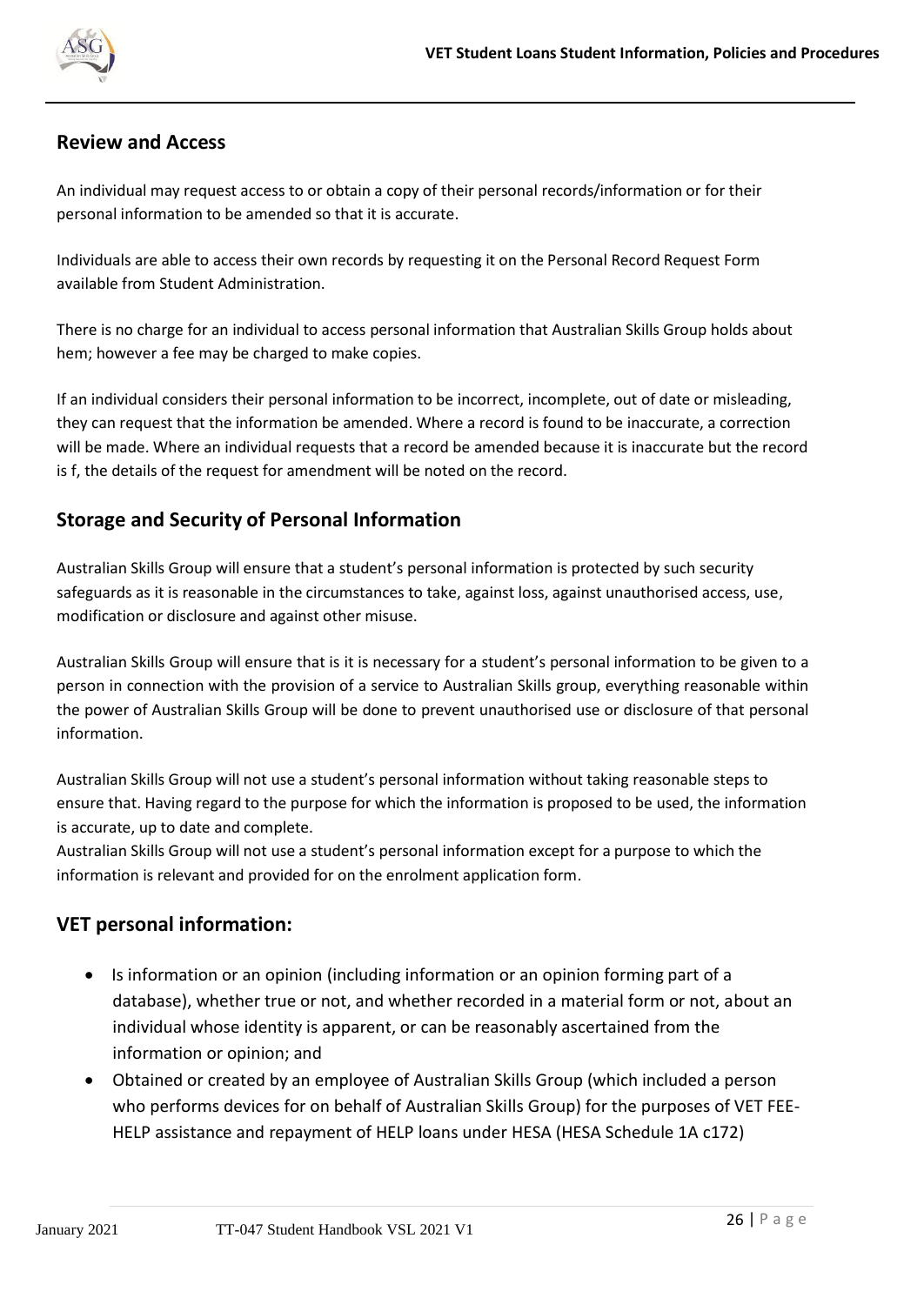

It is an offence under HESA for Australian Skills Group (and its employees) to disclose, copy or record VET personal information that was not made for the purposes it was intended.

HESA provides for a penalty of 2 years imprisonment (HESA Schedule 1A c173). A person commits an offence if they cause any intentional access to or modification of VET personal information that is held in a computer with restricted access by or on behalf of Australian Skills Group , and they knew that access or modification was unauthorised (HESA Schedule 1A c178).

# **Privacy Complaints and Advice**

Privacy complaints about beaches of personal information by Australian Skills Group (including its officers, employees and those who perform services on or behalf of Australian Skills Group) will be addressed using the Australian Skills Group Grievance Procedure. Details of this procedure can be found on the Australian Skills Group website or in the VET Student Loans Student Handbook.

# **Access and Equity**

ASG Management and staff provide assistance to all clients to identify and achieve their desired outcomes. ASG is commitment to providing training and assessment services to all clients regardless of race, religion, sex, socio-economics status, disability, language, literacy or numeracy.

If you have something that needs to be discussed regarding a special need make a time to meet with the Student Guidance Officer. ASG will address specific needs as they are identified. ASG will adapt assessment material and training where needed to address specific needs. Students need to inform ASG staff as soon as possible so that modifications can be made. Where a specific need is identified it will be dealt immediately.

Refer to the Access and Equity Policy on our website for more information www.asg.edu.au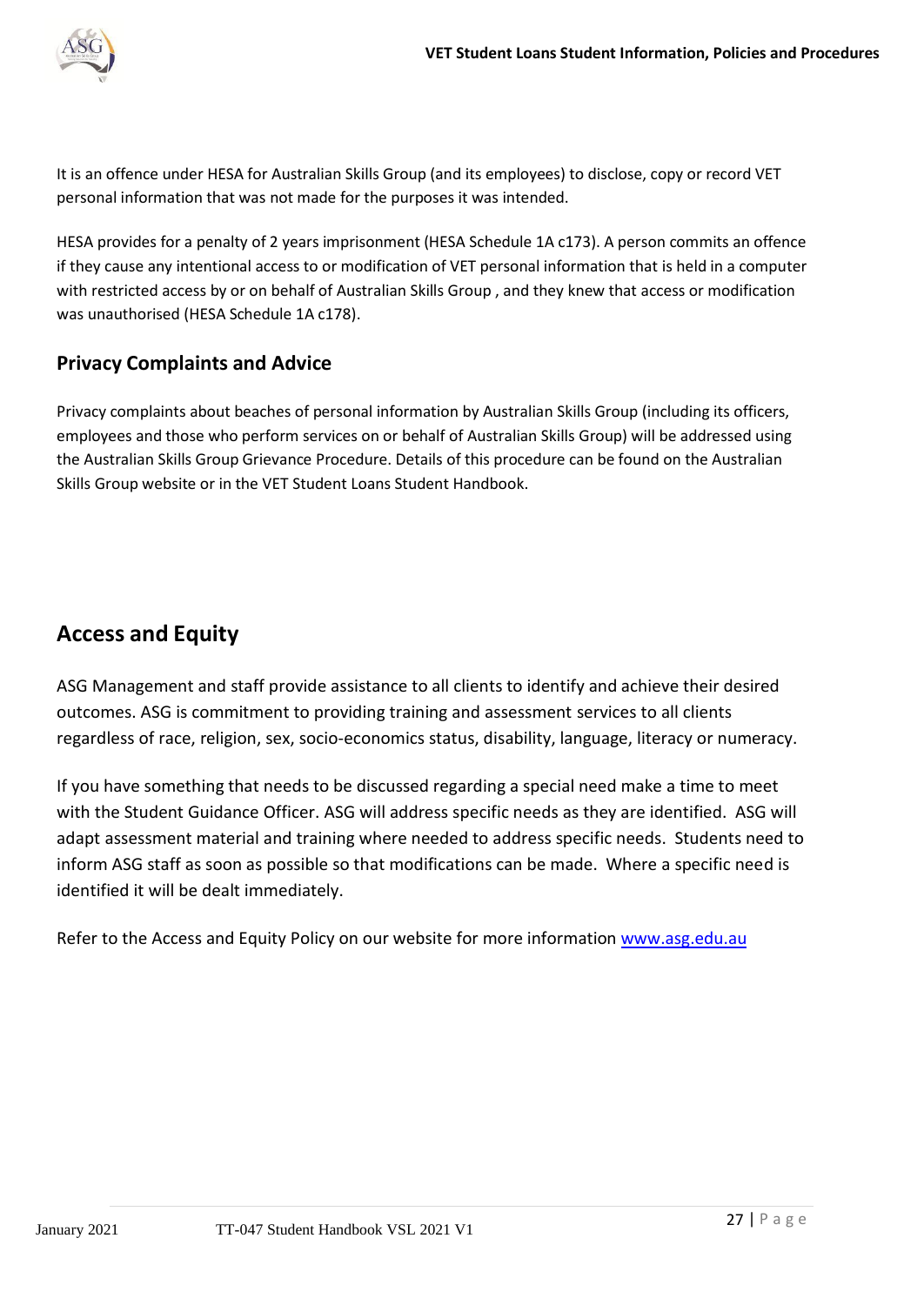

# **Academic Matters**

### **Recognition of Prior Learning (RPL)**

During your lifetime, you have gained valuable knowledge and developed many skills. You may have previously worked either full or part time or in a voluntary capacity. This work may have involved some training (either formal or informal). You may also have attended other training courses.

Your current knowledge and skills may be relevant to the course you are wishing to enroll in. Each unit you study is made up of various elements and competency outcomes. Each one consists of a range of performance criteria. If you can provide evidence that you have the relevant skills and knowledge, you may be able to use this to gain recognition for all or part of a course. This is known as recognition of prior learning (RPL).

When you apply for RPL, your knowledge and skills are measured against the equivalent unit(s) in the relevant course. If you are successful, you will be assessed as having already completed those units in your course. This may enable you to complete your studies in less time and at less cost.

# **Applying for RPL**

The application for RPL is an assessment just like any other assessment you may undergo while you are a student with ASG. It is, therefore, not to be taken lightly. However, if you look at the *advantages* in undertaking this process, the time may be well spent.

You are able to apply for RPL for one unit or several units of competencies using the RPL process. You must be able to support your application with documentary evidence.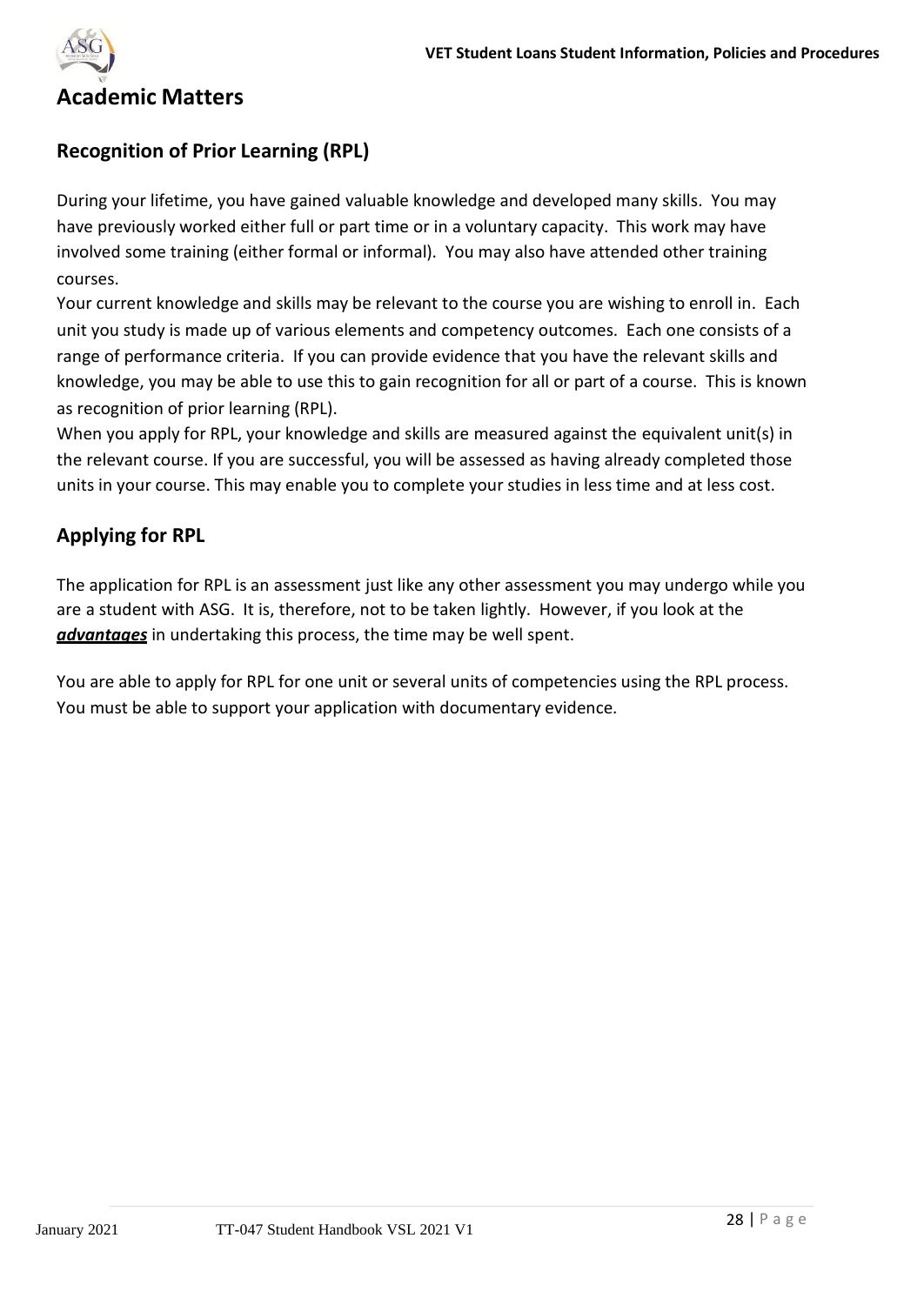

If you believe that you already have competencies in the course you apply for, contact Student Registrar for an RPL application.

• What are the implications for tuition fees?

Students who are successful in obtaining RPL will have their tuition fees adjusted on a nominal hour basis depending on the subject length. RPL fees are in accordance with the table of schedule fees.

# **Credit Transfer (CT)**

Credit transfer involves assessing a previously completed course or subjects to see if it provides equivalent learning or competency outcomes to those required within your current course of study. The purpose of Credit Transfer is to make it easier for students to move between courses and institutions. This gives people more opportunities to fulfil their potential and respond to changing employment needs. It means a student can gain credit for previous study and complete current qualifications more quickly.

Credit transfer allows students to count relevant, successfully completed studies at TAFE institutes, accredited private providers, professional organisations or enterprises and universities toward their current course of qualifications.

To apply for Credit Transfer for units of competency, submit a certified copy of qualification or statement of attainment when enrolling.

#### **Academic progress**

ASG will monitor your academic progress to ensure you achieve your desired course outcomes. Attendance in class and submission of all required assessments is essential to achieve success. Hard copy of progress reports will be sent to you on the completion of each term/stage.

You will receive feedback from you trainer on all assessment material completed and marked.

#### **Assessment Appeal Process**

All students have the right to appeal should they not be satisfied with the assessment decision. This can be dealt with as follows:

- Approach your trainer /assessor informally to discuss your concerns
- If you are not satisfied or do not feel comfortable, a meeting can be arranged with the General Manager Operations
- The General Manager Operations will have the work re-assessed by a different qualified trainer/assessor
- You will be notified of the outcome in writing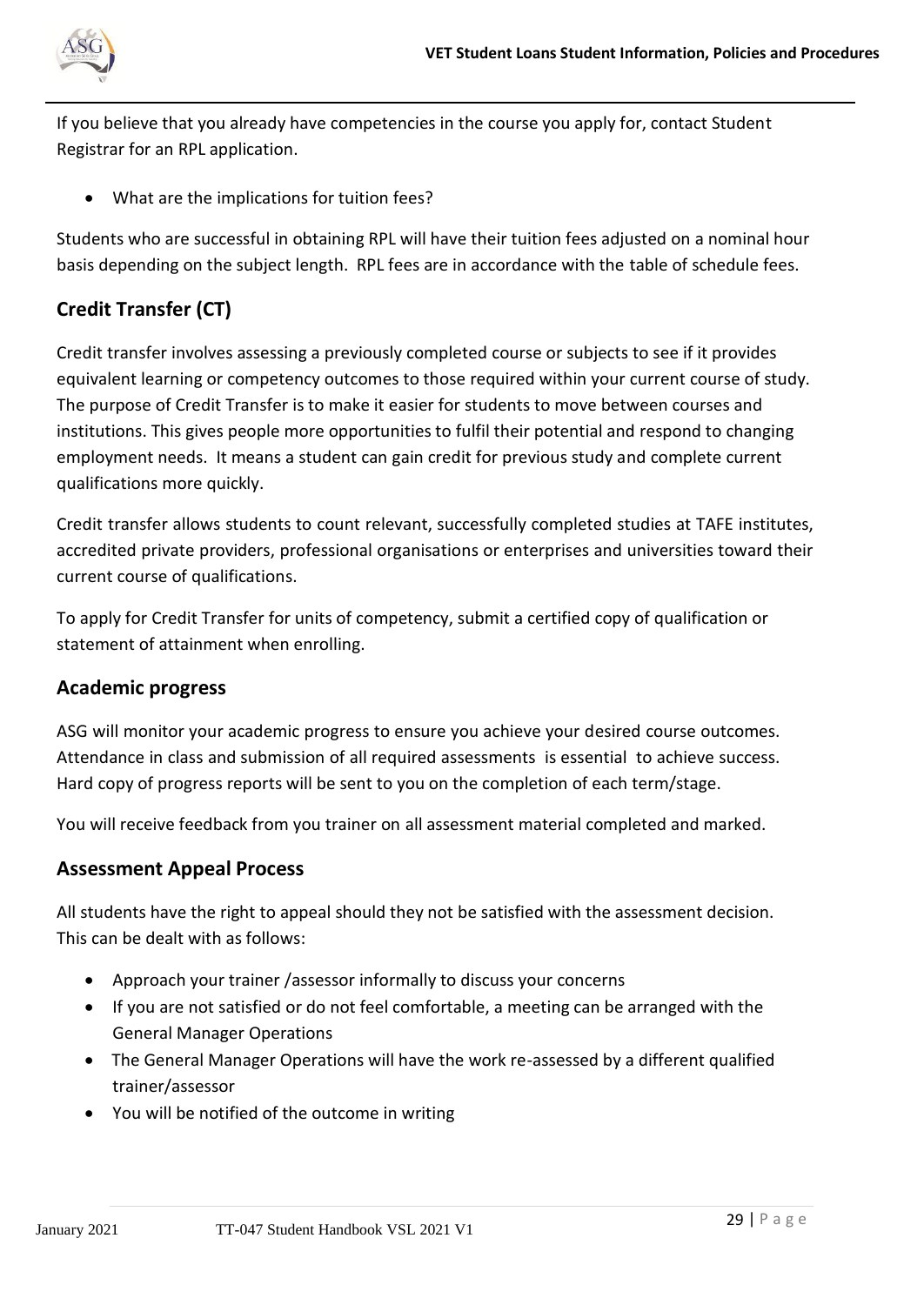

# **Counselling Support**

ASG is committed to provide all the support that students need to complete the training and assessment successfully. In the event that you feel you need support with the training or other issues that you are dealing with that could be making your studies difficult speak with your trainer or make an appointment to see the Education Office. Australian Skills Group is able to provide you with a list of suitable counselling services available.

# **Language literacy and Numeracy**

ASG recognizes the diverse learning experiences of individuals and that language, literacy and numeracy abilities are not the same for all. In order that ASG can be assured your LLN abilities are suitable for your chosen course, it is an entry requirement that you demonstrate Australian Core Skills Framework competence at Exit Level 3.

If during your course you require additional assistance speak with your trainer in the first instance or make an appointment to see the Education Support Officer. We can support your individual learning needs through our own specialised staff or by referral to other organisations.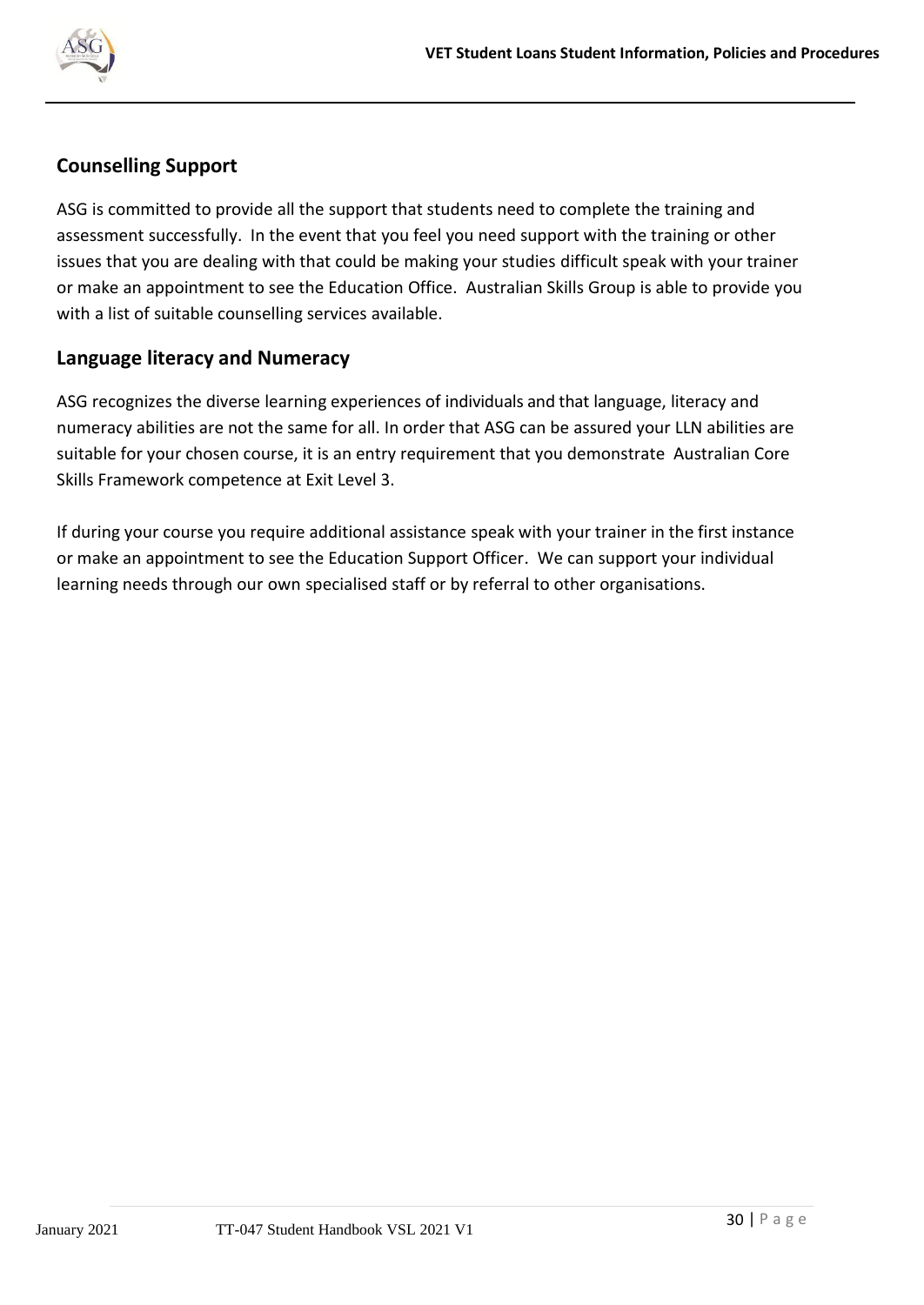

# **Student Matters**

### **Legislation**

Students and staff both have a responsibility to adhere to relevant legislation and conduct themselves in an appropriate manner. Legislation that must be adhered to includes:

- National Vocational Education and Training Regulator Act 2011
- Vet Student Loans Act 2016
- Data Provisions Act 2012
- Privacy Act 1988
- Occupational Safety and Health Act 2010
- Human Rights and Equal Opportunity Commission Act 1986
- Human Rights (Sexual Conduct) Act 1994
- Sex Discrimination Act 1994
- Disability Discrimination Act 1992
- Racial Discrimination Act 1975
- Copyright Act 1968
- Copyright Amendment (Digital Agenda) Act 2000

Your responsibilities and rights under these Acts are explained during your Orientation program.

#### **Occupational Health Safety and Welfare**

Australian Skills Group is committed to ensuring the health, safety and welfare of its staff, contractors, students and volunteers while working for or participating in activities and courses.

All students have the responsibility to:

- protect their own health and safety and to avoid adversely affecting the health and safety of any other person
- not willfully or recklessly interfere or misuse anything provided by Australian Skills Group in the interest of health, safety or welfare
- co-operate with health and safety directives given by staff
- ensure that they are not, by the consumption of drugs and alcohol, in such a state as to endanger their own health and safety or the health and safety of another person.

If you have a personal health condition that may become acute while attending your course, please advise your Operations Manager before commencement of enrolment. All information will be treated in confidence and is only needed so that appropriate support or treatment can be provided should an emergency arise.

Should you be involved in any accident during training which results in personal injury and/or damage to equipment or facilities, please notify the educator immediately.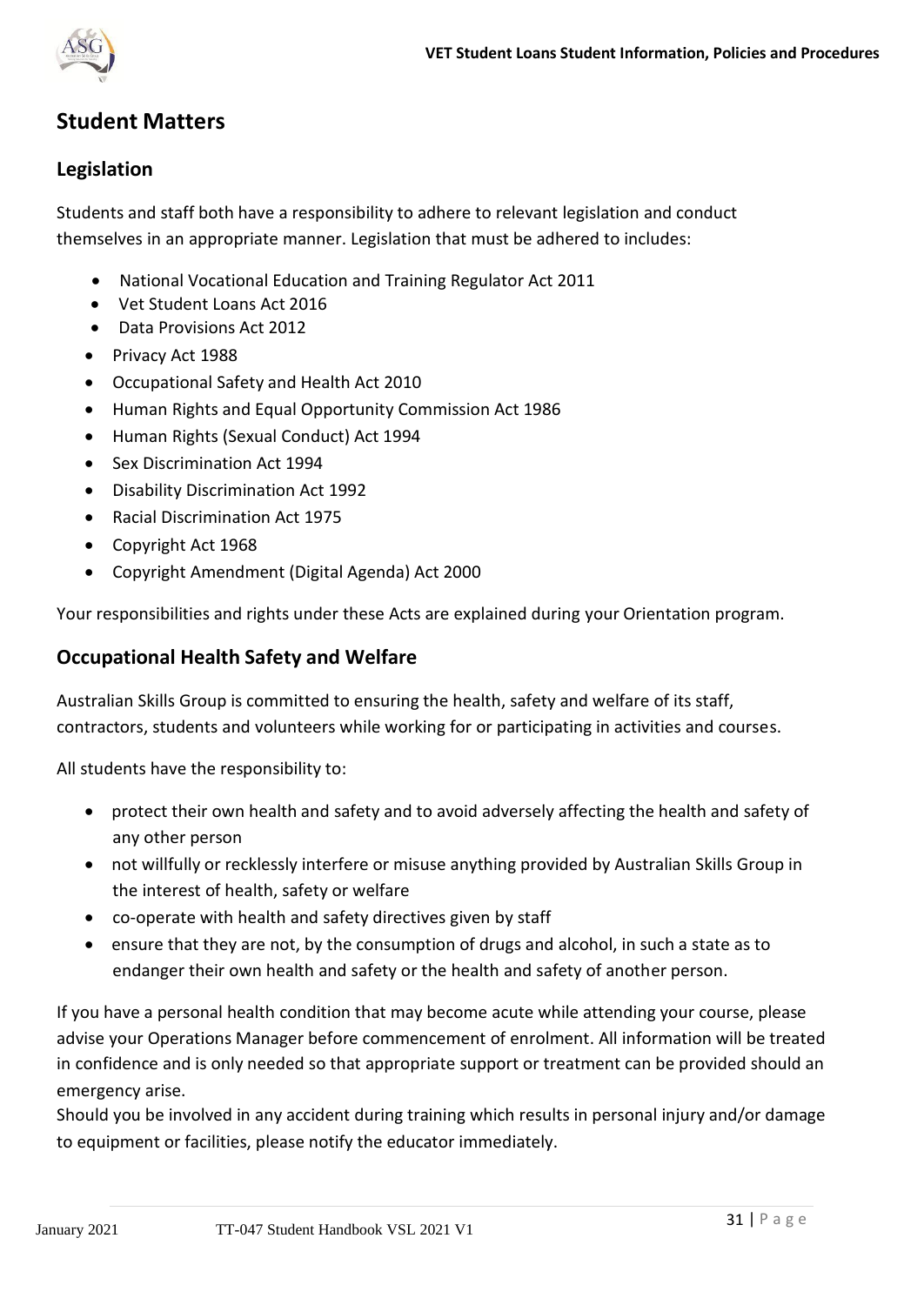

# **Alcohol and other drugs**

Australian Skills Group is committed to providing a worksite and learning environment which is free from any kind of substance abuse. To maintain this, students and staff are not to indulge in the consumption of alcohol and/or illegal drugs during business/college hours, including break times, on or off site.

# **Academic record keeping**

ASG maintains comprehensive records of each students involvement with ASG, including class attendance, academic results, personal details and financial records. To assist in the resolution of any dispute each student is encouraged to maintain their own similar records.

# **Personal details record keeping**

It is the students responsibility to keep ASG informed of their contact details. If, at any stage while you are enrolled, your personal contact details change, you are oblidged to inform ASG. A Contact Details Update Form is available from Student Services which should be completed as soon as practicable. This allows the Skills Centre to send any communication to you in an efficient manner.

# **Housekeeping**

You are expected to comply with the following conditions:

- NO smoking is permitted in the building, including the lift, toilets, stairways and any entrance or exits of the building.
- mobile phones MUST be switched off in classrooms. When you need to be contacted, eg. 'on call', 'sick children', phones need to be left at Reception where they will alert you as necessary
- no eating or drinking is allowed in the lecture rooms water is the exception
- the student common area is available for breaks. Snack, drink and coffee machines are located in the area with the microwaves and a refrigerator for your use. Please keep the student common area neat and tidy for consideration of fellow students
- you are required to assume responsibility for your property e.g. bag, books, mobile phones, personal clothing items etc. Items should be clearly marked for easy identification. Australian Skills Group accepts no responsibility for lost, damaged or stolen articles. This applies in all venues used for your program, both on and off site.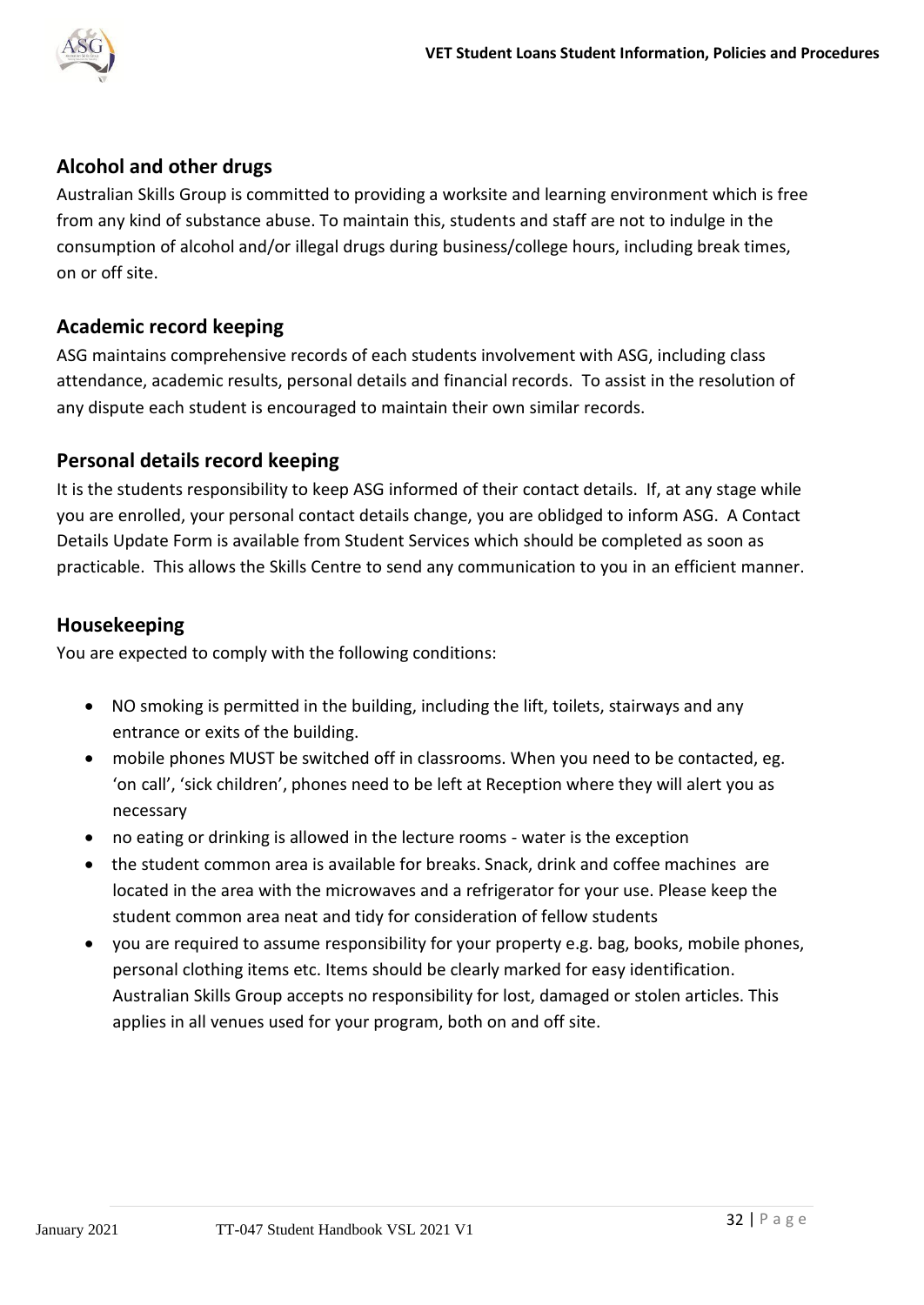

#### **Student Code of Conduct**

ASG is committed to providing a fulfilling and rewarding learning experience that enables students to achieve their full potential. This commitment is underpinned by an expectation that all students of the Institute will conduct themselves in a manner consistent with ASG values and guiding principles to maintain our strong commitment to relevant and realistic training.

All students at enrolment must sign this document and accept their shared responsibility for maintaining a safe, harmonious and tolerant environment in which to study and work. ASG is committed to the pursuit of excellence in training. This Code sets out the ASG expectations of students with respect to their training and personal conduct and outlines the ASG's responsibilities to students.

#### *The codes primary objectives are:*

- An obligation to act with integrity in academic work, to ensure that all training work is conducted ethically and safely.
- An obligation to observe standards of equity and respect in dealing with every member of the Institute.
- An obligation to use and care for resources in a lawful and appropriate manner, and to not diminish ASG's reputation in the carrying out of training and other associated function activities and or related clients.

#### **PART A: Student Obligations & Responsibilities**

Students have an obligation to inform themselves of the ASG's rules and policies affecting them.

Students must ensure their contact details in are up to date and that they regularly read the student notice board for information relating to ASG's activities.

Students are required to enter and exit the building and or classrooms as instructed by any member of ASG's staff and be aware that ASG is a live function and playhouse venue that regularly has existing and prospective clients as well as members of the public visiting the venue.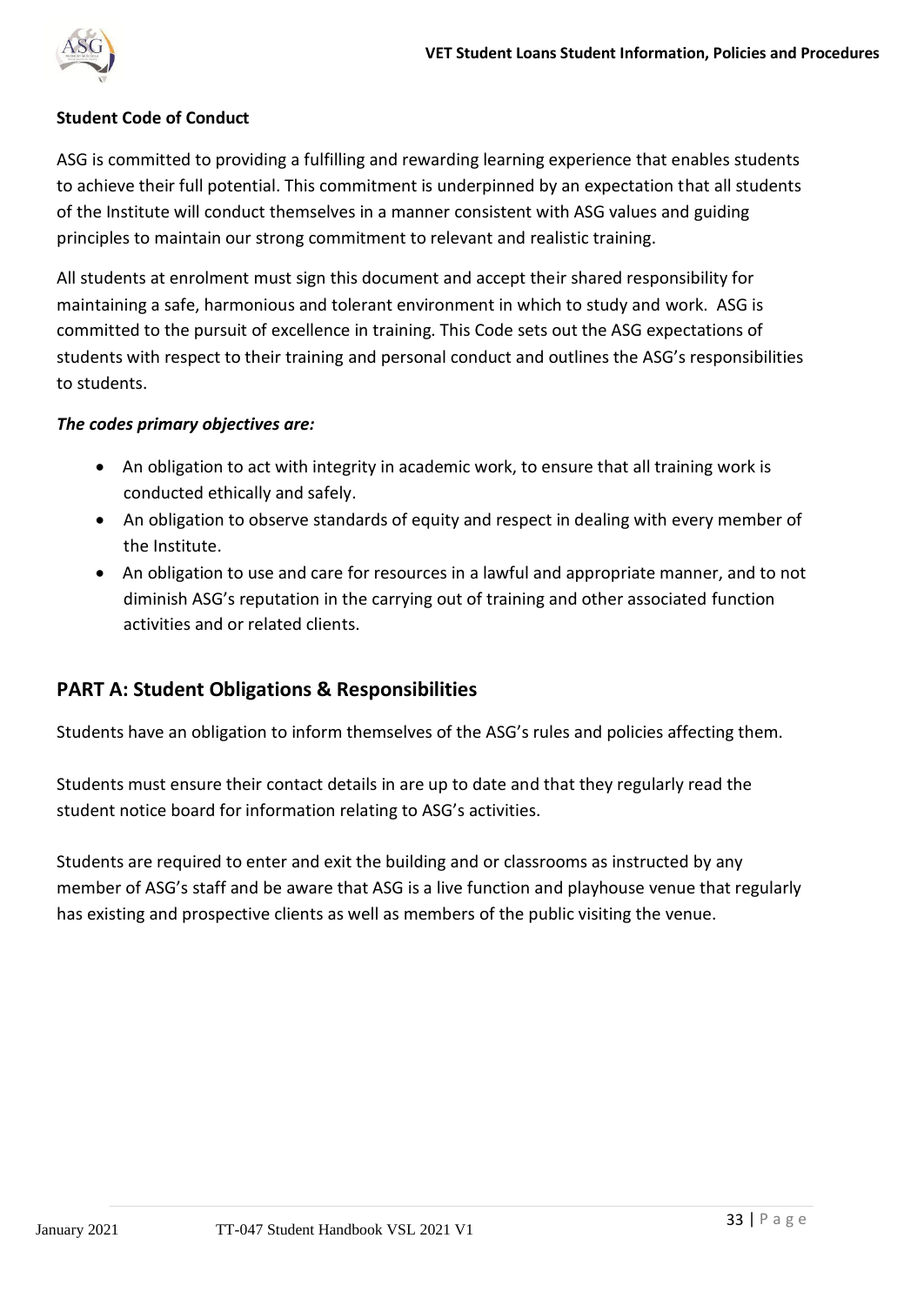

In exercising their obligations, ASG students are expected to accept the following responsibilities to:

- Conduct themselves honestly and in compliance with ASG policy
- Not engage in plagiarism or other training misconduct
- Plagiarism is inclusion of written material that is not your words. Using other peoples words in your assignments
- Conduct themselves in a manner conducive to the proper functioning of the Institute, which is dedicated to the pursuit of training excellence
- Actively participate in the learning process
- Attend scheduled classes, training activities and submit assessment tasks on time, unless unforeseen or exceptional circumstances arise.
- Behave ethically, avoiding any action or behaviour that would unfairly disadvantage or advantage either themselves or another student.
- Ensure their training activities are conducted safely and do not place others at risk of harm, including abiding by all ethics requirements in relation to the industry.
- Be familiar with the programs and resources available to assist them in conducting their studies and research appropriately.
- Not behave in any way which impairs the reasonable freedom of other persons to pursue their studies, work or research or to participate in the activities of the Institute.

# **Equity and respect**

Students are expected to:

- Treat all ASG staff, other students, and visitors to the ASG with courtesy, tolerance and respect. This extends to staff in venues off-campus, supervisors and others involved in workplace placements.
- Respect the rights of others to be treated equitably, free from all forms of unlawful discrimination and harassment, including sexual harassment
- Respect the rights of others to express views and not engage in behaviour that is obscene, dangerous or could reasonably be considered to be offensive to others
- Not engage in behaviour that is unlawful, discriminatory, harassing, or bullying.
- Not engage in behaviour that is perceived to be threatening or intimidating or causes any person to fear for their personal safety or well-being
- Not behave in a way that disrupts or interferes with any formal or training activity of the Institute or any event conducted by ASG.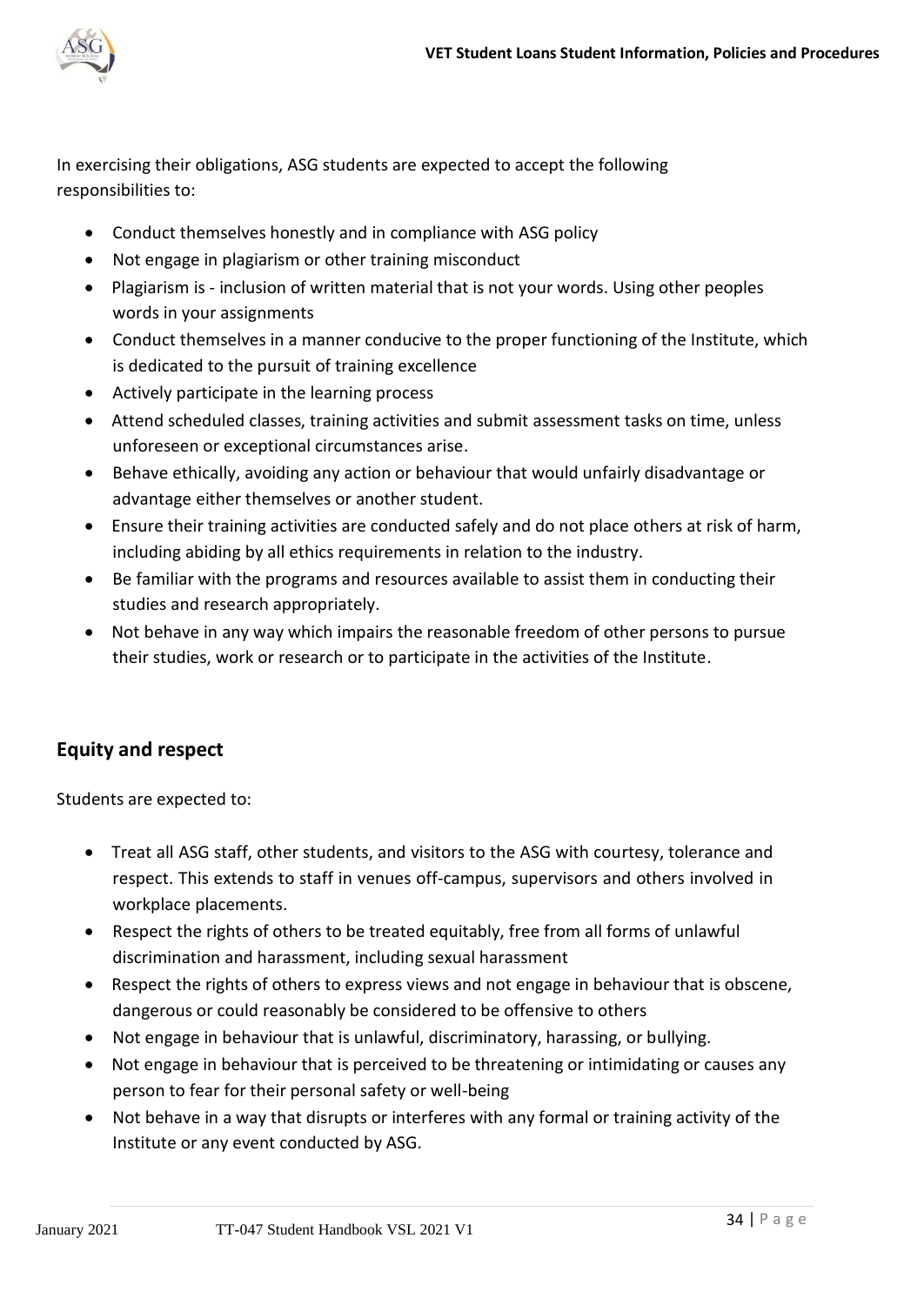

#### **ASG resources and reputation**

Students are expected to:

- Use and care for all ASG's resources, such as buildings, equipment and grounds, information and communication technology resources, in a lawful and ethical manner, mindful of the need for resources to be shared by all members of the Institute.
- Ensure their actions or inactions as a student do not harm, or bring into disrepute, ASG's reputation or good standing
- Not engage in behaviour that is detrimental to ASG's property.
- Not participate in any college activity, while under the influence of alcohol or other drugs
- Not use, possess or supply any prohibited drug, substance or weapon
- Not misuse computing or communications facilities in a manner which is unlawful or which will be detrimental to the rights and properties of others

# **PART B: ASG Responsibilities**

In pursuing its missions, ASG recognises students have the rights to:

- experience high quality teaching;
- expect that the learning experiences provided will be challenging and stimulating;
- expect that course content will be relevant and in accord with developments in the hospitality industry;
- be treated with respect and courtesy by Institute staff and fellow students, in an environment free from harassment of all kinds including that based on gender, ethnicity, age, disability or background;
- have opportunities to participate in institutional decision making;
- be members of an organisation which represents students' interests in the Institute;
- be informed about what is expected of them in each area of study;
- receive fair, timely and useful feedback on their performances and progress;
- have a say about the value, relevance and effectiveness of their academic programs and the teaching they experience;
- be informed about how their views are taken into consideration in enhancing the teaching and content of programs;
- have effective support from academic and general staff when needed;
- have access to quality facilities, equipment and resources necessary for the achievement of their academic goals
- have access to relevant to technological advances in the Hospitality Industry;
- have access to clear and direct administrative guidelines and procedures;
- expect courses will satisfy the requirements of the Hospitality Industry and relevant professional bodies;
- have access to adequate procedures for dealing with grievances;
- have access to current and accurate information about courses, administrative procedures and financial implications;
- Expect legal entitlements, in terms of confidentiality, processing and access to personal files.